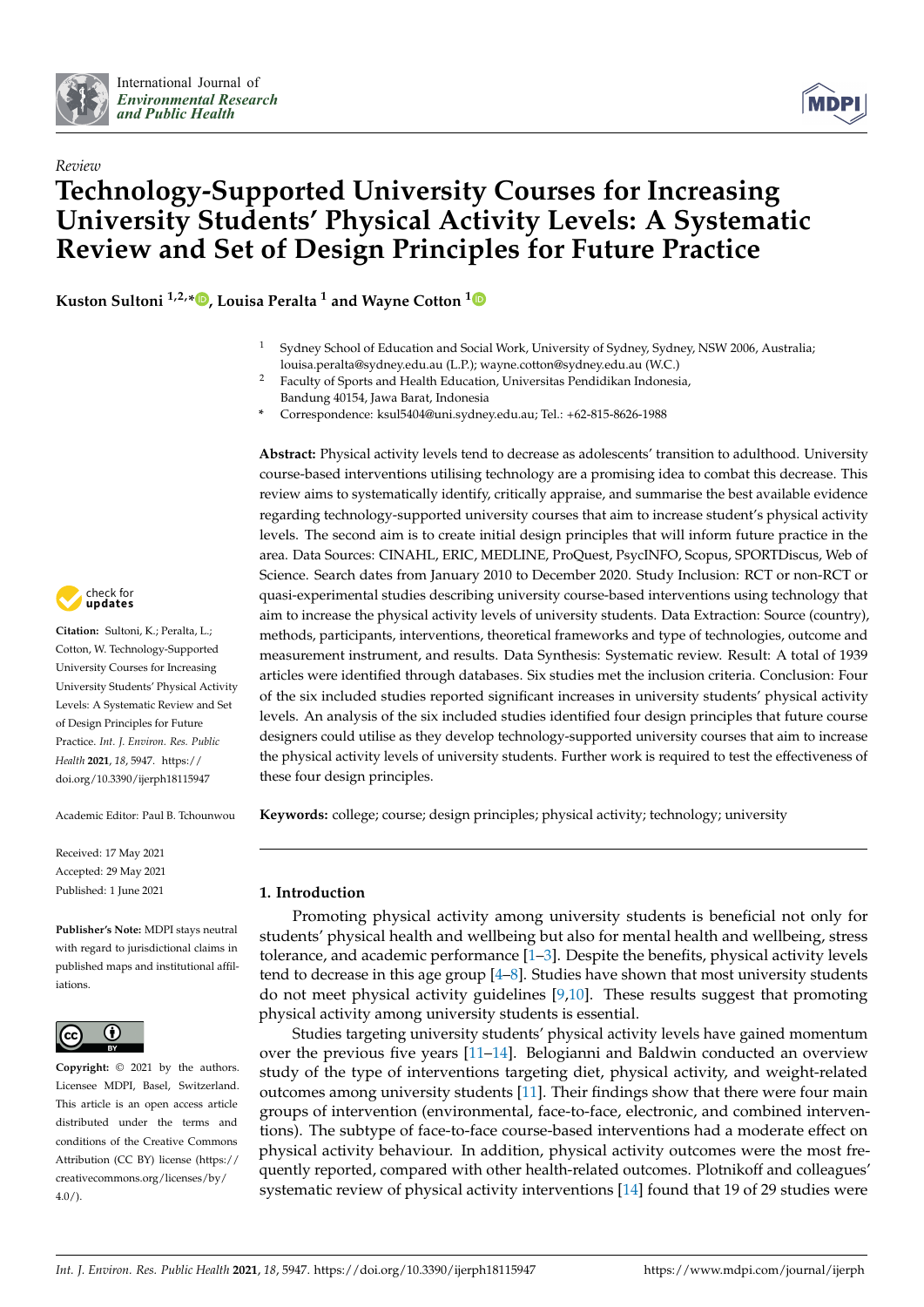successful at significantly increasing university students' physical activity levels. However, this review only focused on the effectiveness of the interventions and did not extract and compare the intervention delivery strategies that led to these increases in physical activity. Another systematic review of interventions promoting physical activity among university students was conducted by Maselli and colleagues [\[13\]](#page-14-8). This review identified and discussed methodologies, effective strategies, and deficiencies in the interventions designed to promote university students' physical activity levels. The findings suggest that an effective intervention should address the multifaceted aspects of human behaviour such as motives, knowledge, perceived or necessary skills to perform actions, and self-regulation [\[13\]](#page-14-8). A more recent systematic review conducted by García-Álvarez and Faubel [\[12\]](#page-14-9) focused on the specific strategies of effective interventions and measurement tools for assessing university students' physical activity levels. The findings reported that 70% of the included studies found a significant increase in a physical activity outcome, with multifaceted courses being the most prevalent strategy used (9 of 13 studies). However, these systematic reviews have not focused on measuring the impact of university course-based physical activity interventions implemented in a university setting.

Several strategies have been reported to improve the quality of physical activity courses delivered in the university setting [\[15](#page-14-10)[–18\]](#page-14-11). One strategy is that universities should have organisational systems to manage learning materials, teacher management and development, and technology to improve learning processes [\[15](#page-14-10)[–18\]](#page-14-11). Presently, the use of technology for pedagogical and teaching practices varies among physical activity course instructors at universities. The most used technological platform is the learning management system [\[19\]](#page-14-12). However, the research emphasises that the teacher should provide a creative technology-integrated learning experience while achieving a teaching goal [\[20](#page-14-13)[,21\]](#page-14-14). Deciding what kind of technology to be used as a pedagogical tool becomes a crucial issue to accommodate teachers' knowledge and attitudes toward using technology and the technologies available for use [\[22\]](#page-14-15). However, it is not yet clear which technologies and features are the most effective for increasing university students' physical activity levels through a university course-based setting.

Therefore, this systematic review aims to identify, critically appraise, and summarise the available evidence regarding the effectiveness of technology-supported university courses for increasing university students' physical activity levels. This systematic review focuses on the effectiveness of a technology-supported university-course intervention targeting university students' physical activity levels and the types and features of the technologies used. The study's secondary aims are to create a set of initial design principles to advise future research on how to develop effective technology-supported university courses that aim to increase the physical activity levels of university students. Design principles can be defined as a series of prescriptive theoretical understandings [\[23\]](#page-14-16) best expressed in active terms [\[24\]](#page-14-17), which take the form of heuristic statements [\[25\]](#page-14-18) that can be used to inform practice or to guide the design of interventions [\[26\]](#page-14-19). The initial design principles that emerge from this review can inform and prescribe the practice of physical activity promotion through university courses that utilise technology.

# **2. Materials and Methods**

This systematic review was undertaken following the guideline of the Preferred Reporting Items for Systematic Reviews and Meta-Analyses (PRISMA) [\[27\]](#page-14-20). The protocol of the study was registered with PROSPERO (CRD42020210327).

#### *2.1. Data Sources*

The sources of electronic bibliographic databases include CINAHL (EBSCO Information Services, USA), ERIC (The Institute of Education Sciences of the U.S. Department of Education, USA), MEDLINE (National Library of Medicine, USA), ProQuest (Cambridge Information Group, USA), PsycINFO (American Psychological Association, USA), Scopus (Elsevier, The Netherlands), SPORTDiscus (EBSCO Information Services, USA), and Web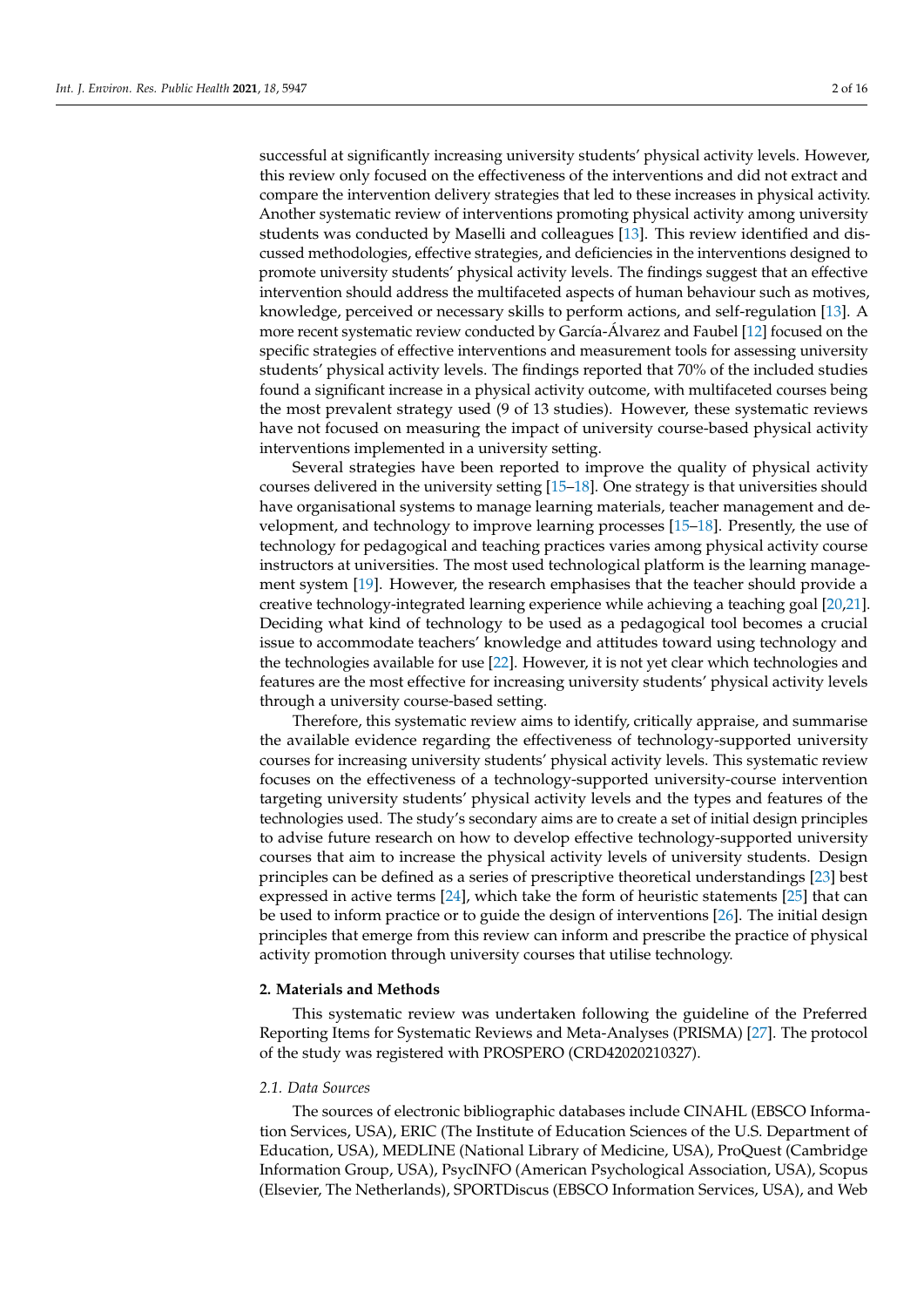of Science (Clarivate Analytics, USA).Search dates from 1 January 2010 to 31 December 2020. Only manuscripts written in English were included in the review, and additional records identified through other sources were also considered.

#### *2.2. Search Strategy*

The search strategy included terms referring to 4 main concepts: (1) population ("Higher Education" OR "University students" OR College\*); (2) intervention: coursebased intervention using technology (technolog\* OR online\* OR "learning management system" OR LMS OR website\* OR "wearable devices" OR App OR Apps OR "mobile application\*" OR "smartphone application\*" OR Android OR "activity tracker" OR GPS OR "Global Positioning System" OR "blended learning" OR web-based OR "web based" OR virtual OR internet\*); (3) type of study RCT/non-RCT/quasi-experiment (test OR RCT OR randomi\* OR control OR trial OR evaluat\* OR quasi-exper\* OR cluster OR intervention\*); and (4) outcome ("Physical activ\*" OR "Physically active" OR "Physical education"). The complete search strategies for all databases are provided in Supplementary Table S1.

## *2.3. Study Selection and Data Extraction*

The first author (KS) searched the stated databases with consultation with the university librarian. The retrieved studies from all databases were imported into the ENDNOTE X9 reference manager. Then, duplicate studies and non-English articles were removed, as well as posters, proceedings, pilot studies, study protocols, and review articles. The first author (KS) screened the titles and abstracts of selected studies to exclude non-eligible studies. Then, two authors (KS and LP) reviewed the full-text articles and made inclusion decisions based on the inclusion criteria. There was an almost perfect level of agreement (97.4%, Cohen's Kappa = 0.907). However, when discrepancies occurred, the third author (WC) also reviewed the full-text and resolved any disagreements through discussion. Once the included studies were decided, the following data were extracted into Microsoft Excel: source (country), methods, participants, intervention, theoretical framework and type of technology, outcome and measurement instrument, and results.

# *2.4. Methodological Quality Assessment*

The methodological quality assessments for the selected studies were assessed using a 10-item quality assessment scale derived from Van Sluijs and colleagues [\[28\]](#page-14-21) (See Table [1\)](#page-3-0). Two authors (LP and WC) independently reviewed each study to determine whether the studies met (Yes) or did not meet (No) the criteria. Then, the number of "Yes" studies was accumulated and defined as a high-quality methodological study if a RCT study scored six or higher or a non-RCT study scored five or higher [\[28\]](#page-14-21).

# *2.5. Strategy for Data Synthesis*

A meta-analysis approach was not feasible due to the included studies' conceptual heterogeneity, such as the interventions, outcomes, and measurements. Therefore, a narrative synthesis approach was conducted [\[29\]](#page-15-0). The design principles were generated using a thematic analysis rubric adapted from Mansfield and colleague's study [\[30\]](#page-15-1).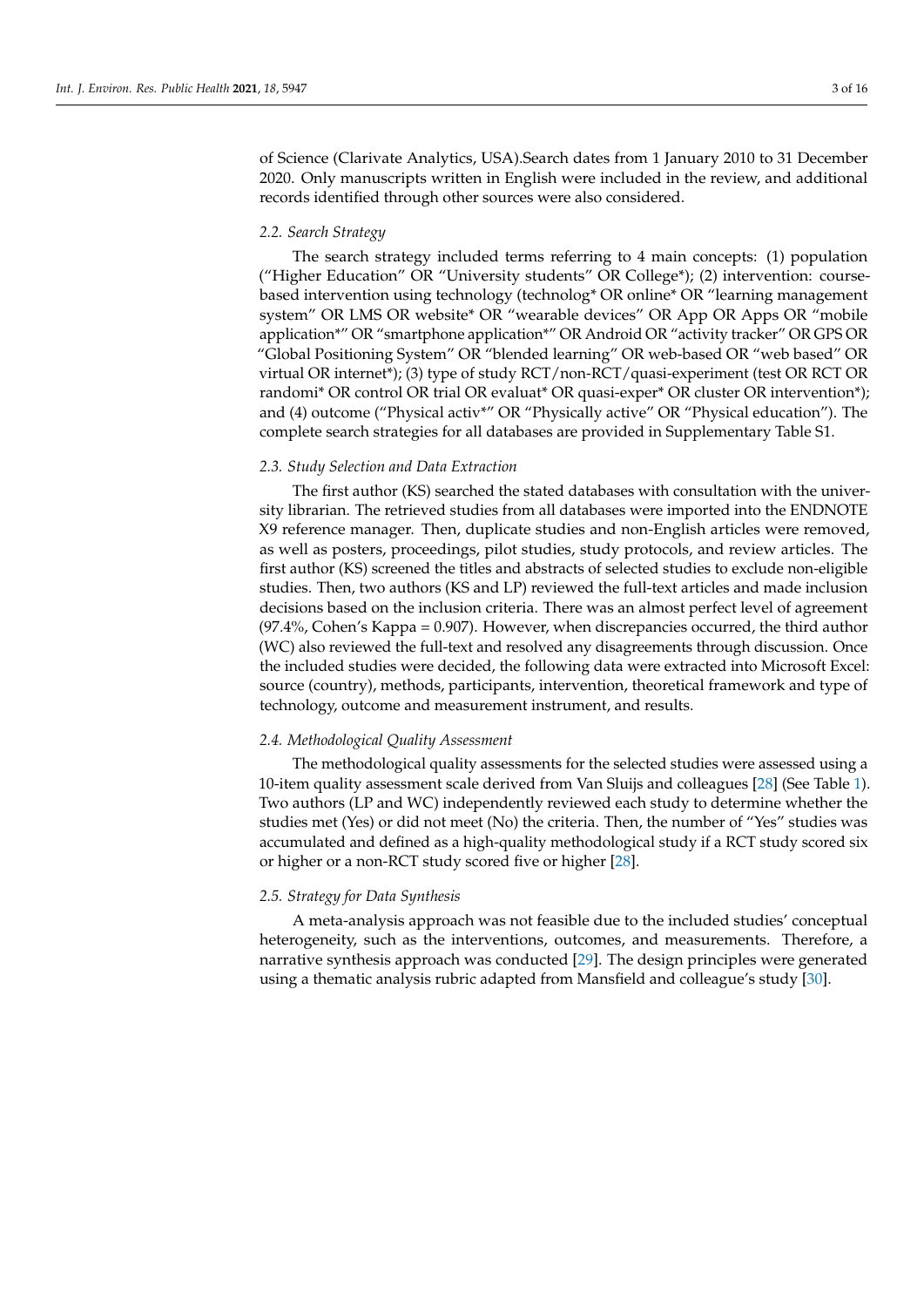#### **Table 1.** Methodological quality assessment criteria.

<span id="page-3-0"></span>

| Criterion | Description                                                                                                                                                                                                                                    |
|-----------|------------------------------------------------------------------------------------------------------------------------------------------------------------------------------------------------------------------------------------------------|
| A         | Key baseline characteristics are presented separately for treatment groups (age and one relevant outcome) and for<br>randomised controlled trials, positive if baseline outcomes were statistically tested and results of tests were provided. |
| B         | Randomisation procedure clearly and explicitly described and adequately carried out in randomised controlled<br>trials (generation of allocation sequence, allocation concealment and implementation)                                          |
|           | Validated measures of outcomes assessed (validation in same age group reported and/or cited)                                                                                                                                                   |
| D         | Drop out reported and $\leq$ 20% for <6-month follow-up or $\leq$ 30% for $\geq$ 6-month follow-up                                                                                                                                             |
| E         | Blinded outcome variable assessments                                                                                                                                                                                                           |
| F         | Outcomes assessed a minimum of 6 months after pretest.                                                                                                                                                                                         |
| G         | Intention to treat analysis for outcome(s) (participants analysed in the group they were originally allocated to, and<br>participants not excluded from analyses because of noncompliance to treatment or because of some missing data)        |
| H         | Potential confounders accounted for in outcome analysis (e.g., baseline score, group/cluster, age)                                                                                                                                             |
|           | Summary results for each group + treatment effect (difference between groups) + its precision (e.g., 95% confidence<br>interval)                                                                                                               |
|           | Power calculation reported, and the study was adequately powered to detect hypothesised relationships                                                                                                                                          |

#### **3. Results**

A total of 1939 articles were identified through electronic bibliographic databases searching (CINALH: 27, Eric: 74, MEDLINE: 212, ProQuest: 470, PsycINFO: 88, Scopus: 473, SPORTDiscus: 76, and Web of Science: 519). After removing 899 duplicates, 1040 titles and abstracts were screened. After the screening of the titles and abstracts, 38 papers were selected for full-text review. In the full-text review, 32 studies were excluded because they did not meet the inclusion criteria. Finally, six studies met the inclusion criteria for the current review [\[31–](#page-15-2)[36\]](#page-15-3). The process is summarised and presented in the PRISMA flow diagram (Figure [1\)](#page-4-0).

#### *3.1. Characteristics of the Included Studies*

As shown in Table [2,](#page-6-0) four studies were conducted in the USA [\[32](#page-15-4)[–34](#page-15-5)[,36\]](#page-15-3) and one each in China [\[31\]](#page-15-2) and Japan [\[35\]](#page-15-6), with a total population of 642 university students with a mean age of 17 to 24 years. Three studies were randomised control trials [\[31,](#page-15-2)[33,](#page-15-7)[35\]](#page-15-6), and three were nonrandomised controlled trials [\[32,](#page-15-4)[34,](#page-15-5)[36\]](#page-15-3). Two studies used a combination of two theoretical frameworks to underpin the intervention. One study used Bandura's social–cognitive theory (SCT) and the health belief model (HBM) [\[35\]](#page-15-6), and one used a combination of SCT and the transtheoretical model [TTM] [\[33\]](#page-15-7). The other four studies did not specify a theoretical framework. Three studies had physical activity and nutrition behaviour as multiple outcomes [\[31,](#page-15-2)[32](#page-15-4)[,36\]](#page-15-3), while three other studies had physical activity as a single outcome [\[33](#page-15-7)[–35\]](#page-15-6). Regarding the instruments for measuring physical activity, four studies used self-report measurements. Two studies used the International Physical Activity Questionnaire (IPAQ) [\[31](#page-15-2)[,35\]](#page-15-6); one study used a questionnaire that was developed based on the American College of Sports Medicine training guideline for exercise testing and prescription [\[36\]](#page-15-3), and the other study used physical activity diaries through a mobile application (app) based on IPAQ's concept [\[32\]](#page-15-4). While two studies used objective measurement for physical activity, one study used a right hip pedometer Yamax Digi-Walker [\[34\]](#page-15-5) and one study used an ActiGraph accelerometer [\[33\]](#page-15-7).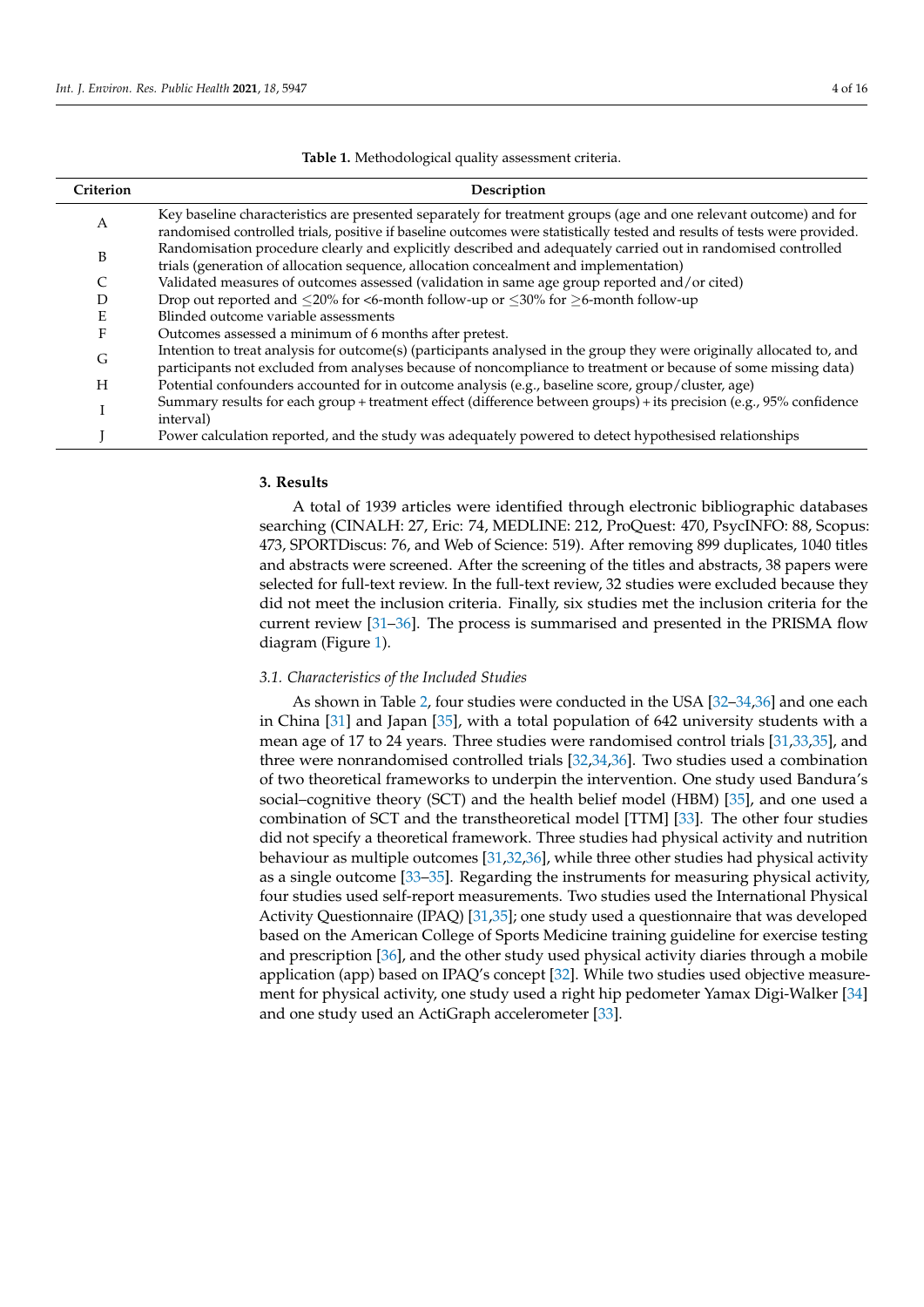<span id="page-4-0"></span>

*Int. J. Environ. Res. Public Health* **2021**, *18*, 5947 5 of 18

**Figure 1.** PRISMA flow diagram for the search and inclusion for identification of articles. **Figure 1.** PRISMA flow diagram for the search and inclusion for identification of articles.

# *3.2. Summary of Interventions 3.2. Summary of Interventions*

The technology-supported courses varied among the studies. The courses of two The technology-supported courses varied among the studies. The courses of two studies specifically targeted physical activity as a single facet [33,35], while the other four studies specifically targeted physical activity as a single facet [\[33](#page-15-7)[,35\]](#page-15-6), while the other four  $\frac{1}{2}$ studies targeted physical activity as part of a multifaceted approach  $[31,32]$ studies targeted physical activity as part of a multifaceted approach [\[31,](#page-15-2)[32,](#page-15-4)[34,](#page-15-5)[36\]](#page-15-3). The course duration of three studies were one semester [\[32](#page-15-4)[,34](#page-15-5)[,36\]](#page-15-3). One study was four months in length [\[35\]](#page-15-6), and one study was 15 weeks [\[33\]](#page-15-7). The other study was only 21 days in duration [\[31\]](#page-15-2). Three studies did not mention who taught the course [\[32](#page-15-4)[,35](#page-15-6)[,36\]](#page-15-3). One study mentioned that the course was taught by a trained master's degree graduate instructor [\[33\]](#page-15-7). The course in one study was taught by the researcher [\[34\]](#page-15-5). The other study mentioned that  $t_1$  and coach  $\alpha$  sports coach  $\alpha$  sports content, the course coach  $\alpha$ the course was taught by the program leader with help from operators, health assistants, dietitians, and a sports coach [\[31\]](#page-15-2). Regarding the course content, two studies did not report the content details [\[32,](#page-15-4)[36\]](#page-15-3). Four studies reported the course content in the paper, which was the core curriculum or traditional course content [\[31](#page-15-2)[,33–](#page-15-7)[35\]](#page-15-6). The details of the course's content can be seen in Table [3.](#page-8-0)

In regard to the type of technology utilised in the included studies, two studies used an online website (internet-based physical activity program [\[35\]](#page-15-6) and online wellness course [\[36\]](#page-15-3)). Two studies used an activity tracker as an intervention (Misfit Flash [\[33\]](#page-15-7) and Fitbit Zip [\[34\]](#page-15-5)), and two studies used smartphones (social media [\[31\]](#page-15-2) and a developed mobile application (app) [\[32\]](#page-15-4)). The features of the activity trackers that were utilised in the two studies [\[33,](#page-15-7)[34\]](#page-15-5) were similar and included tracking activity such as walking (total steps), running, and calories burned. The online website in Okazaki's study [\[35\]](#page-15-6), besides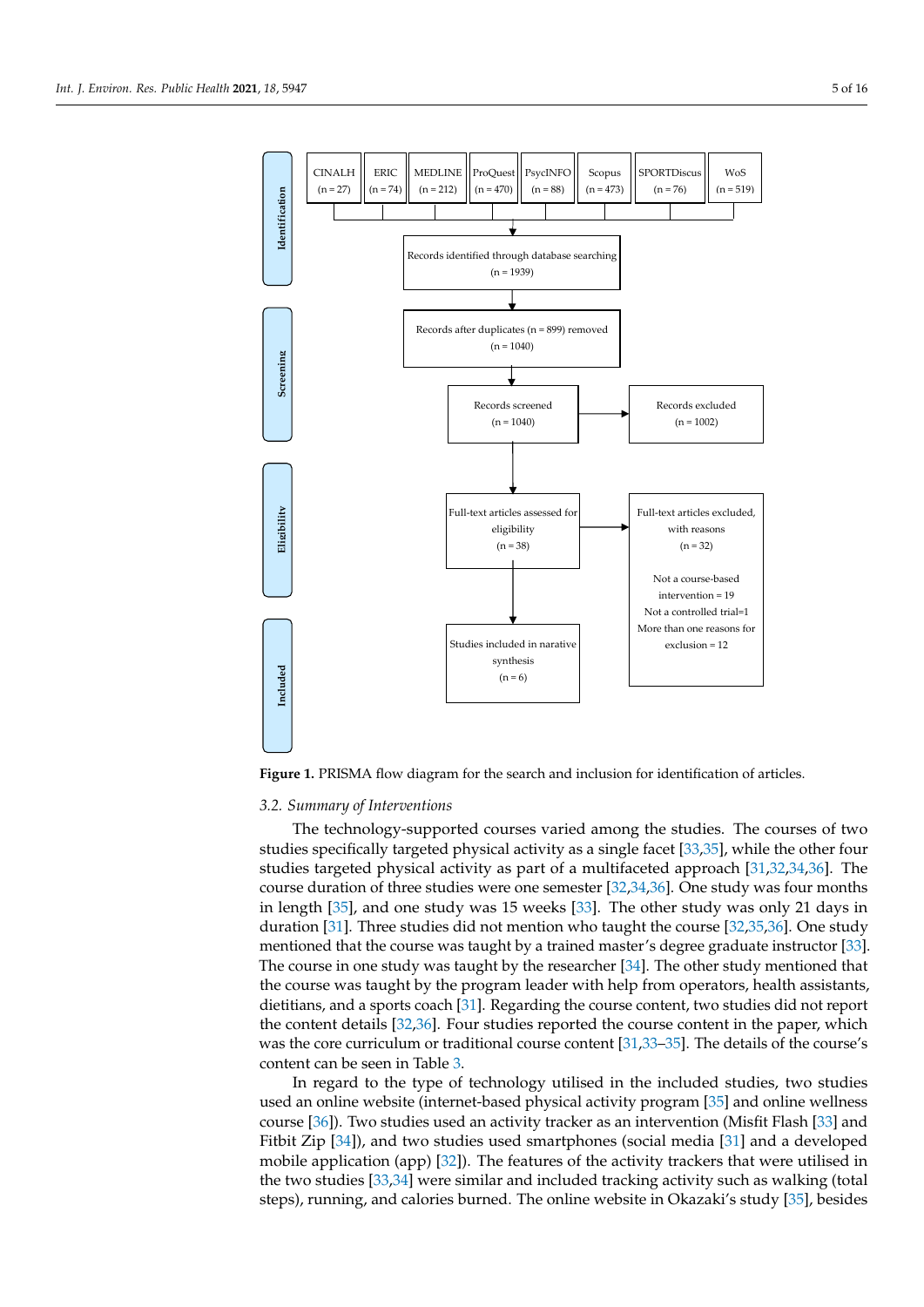providing course content, also had features of goal-setting, physical activity scheduling, and web-based quizzes. Meanwhile in Everhart and Dimon's study [\[36\]](#page-15-3), the online website only provided multimedia for the course content. In Wang's study [\[31\]](#page-15-2), the course material was provided through social media. This platform also had features such as comments, reminders, and voice broadcasts. Whilst in Krzyzanowski's study [\[32\]](#page-15-4), their Rams Have Heart mobile application had a feature for diarising dietary and physical activity.

#### *3.3. Summary of Intervention Effects on Physical Activity Outcomes*

The two studies that used an online website [\[35,](#page-15-6)[36\]](#page-15-3) reported a positive effect on physical activity. Okazaki and colleagues [\[35\]](#page-15-6) developed the internet-based physical activity program (i-PAP), which was underpinned by SCT and HBM, and therefore included a website containing goal-setting, scheduling, self-monitoring, physical activity information, quizzes, and energy-expenditure calculations. Participants in the intervention group had access to the website and received advice according to the physical activity reported, while the control group had no treatment. Participants who at baseline did not engage in regular university sports activities in the intervention group showed a significant increase in energy expenditure after the intervention [F  $(2, 72) = 3.5$ ,  $p < 0.05$ ] when compared with the control group. Everhart and Dimon's study [\[36\]](#page-15-3) compared three courses (online, traditional, and combined wellness courses). Participants who completed the blended delivery format (i.e., the combined wellness course) or the traditional classroom format increased their weekly cardiovascular exercise engagement significantly more than those who completed the web-based format  $(p < 0.041)$ .

Of the two studies that used an activity tracker [\[33,](#page-15-7)[34\]](#page-15-5), only one of the studies reported an effect on physical activity [\[34\]](#page-15-5). Rote's study [\[34\]](#page-15-5) compared three groups of participants (Intervention I: health course + Fitbit group, Intervention II: health course only, and Control: humanities course only). The mean score for steps/day of the intervention I groups significantly increased ( $p = 0.014$ ). The mean score for steps/day for intervention II and control groups did not significantly change ( $p = 0.621$ ,  $p = 0.132$ ). In the study that implemented an activity tracker that had no effect on physical activity levels [\[33\]](#page-15-7), participants used an activity tracker to measure physical activity daily. The objectively measured MVPA minutes in the intervention group were not changed in the hypothesised direction but tended to remain stable over time.

Of the two studies using a smartphone [\[31,](#page-15-2)[32\]](#page-15-4), one study significantly increased university students' physical activity levels [\[31\]](#page-15-2). Wang and colleagues [\[31\]](#page-15-2) evaluated the 21-day social media WeChat program, which contained dietary advice, exercise encouragement, and healthy-habits reminders as a supplement to an eight-week Application of Nutrition and Health Care course. Students' physical activity levels in the intervention group were enhanced; 48 participants were at a low physical activity level at baseline, and 26 of them moved to a higher level after 21 days of intervention  $(p = 0.004)$ . While, in Krzyzanowski and colleague's [\[32\]](#page-15-4) study, although the Rams Have Heart App integrated self-reported health screening with health education, diary tracking, and user feedback modules, activity levels in both minutes and METS decreased over time.

Two of the six included studies were underpinned by a combination of theoretical frameworks [\[33,](#page-15-7)[35\]](#page-15-6). Of those two studies, only one had a positive effect on university student's physical activity levels at the completion of the intervention [\[35\]](#page-15-6). Okazaki and colleagues [\[35\]](#page-15-6) used several theoretical framework-informed strategies such as goal setting, self-monitoring, and energy-expenditure calculations for physical activity. However, in the study that had no effect on physical activity levels, Kim and colleagues' [\[33\]](#page-15-7) used a larger number of theoretical framework-informed strategies such as personalized goal-setting, activity-tracking, calorie calculations, behavioural feedback and social support. Perhaps the timing and frequency of the implementation of these strategies is a consideration not yet determined. In addition, it should be noted that a number of other studies in this review [\[31,](#page-15-2)[32,](#page-15-4)[34\]](#page-15-5) implemented several of these strategies but did not detail whether a theoretical framework was used to justify these strategies.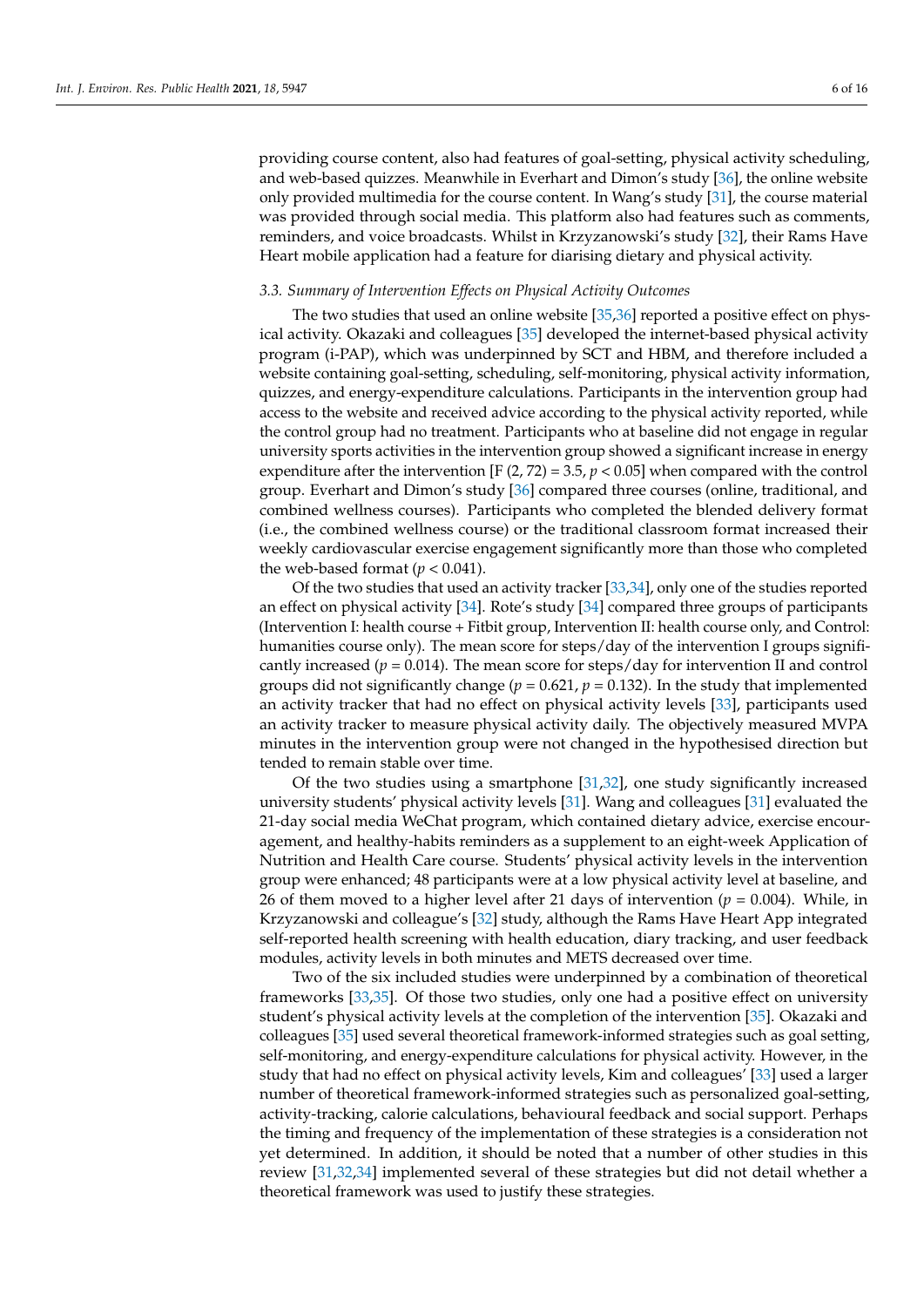<span id="page-6-0"></span>

| Source (Country)                        | Methods                                | Participants                                                                                                             | Interventions                                                                                                                                                                                                                                                                                                                                                                                                                                                                                                               | <b>Theoretical Frameworks</b><br>& Type of Technologies                                                        | <b>Outcomes &amp; Measurement</b><br>Instruments                                                                                                                                                                                                                         | <b>Results</b>                                                                                                                                                                                                                                                                                                                                                                                                       |
|-----------------------------------------|----------------------------------------|--------------------------------------------------------------------------------------------------------------------------|-----------------------------------------------------------------------------------------------------------------------------------------------------------------------------------------------------------------------------------------------------------------------------------------------------------------------------------------------------------------------------------------------------------------------------------------------------------------------------------------------------------------------------|----------------------------------------------------------------------------------------------------------------|--------------------------------------------------------------------------------------------------------------------------------------------------------------------------------------------------------------------------------------------------------------------------|----------------------------------------------------------------------------------------------------------------------------------------------------------------------------------------------------------------------------------------------------------------------------------------------------------------------------------------------------------------------------------------------------------------------|
| Wang et al., 2020 [31]<br>(China)       | Nonrandomised<br>control intervention. | $N = 110$ (Age $18 \pm 1$ );<br>Intervention = $87$ (M<br>$= 37; F = 50$ ; control<br>$= 23$ (M = 8; F = 15);            | <b>INTERVENTION: Participants took a</b><br>Nutrition and Health Care course for eight<br>weeks and downloaded the WeChat app.<br>Participants also received 21 days of dietary<br>advice, exercise encouragement, healthy<br>habits reminders during the program<br>starting from week 5 of the offline course.<br>CONTROL: Participants only took a<br>Nutrition and Health Care course for eight<br>weeks and downloaded the WeChat app.                                                                                 | TF: Non-specify<br>Social media (WeChat)                                                                       | Eating Habits: dietary intake<br>estimates<br>Physical Activity: International<br>physical activity questionnaire<br>(IPAQ)<br>Physical Fitness: the per-minute<br>times of push-ups, time of quiet<br>squat down against the wall,<br>and time of plank                 | Physical Activity (PA) in<br>intervention group were<br>enhanced, 48 participants<br>were at low PA level in<br>baseline, and 26 of them<br>moved to higher level after 21<br>days intervention ( $p = 0.004$ )<br>Daily food intake (vegetable,<br>fruit, milk, and dairy<br>products) of intervention<br>group were significantly<br>improved (all $p < 0.05$ ).                                                   |
| Krzyzanowski et al.,<br>2020 [32] (USA) | Nonrandomised<br>control intervention  | $N = 109$ (Age from<br>17 to 24 years);<br>Intervention $= 55$ ;<br>$Control = 54$                                       | <b>INTERVENTION: Participants took the</b><br>CVD risk-reduction course and were<br>directed to use the Rams Have Heart app.<br>The app integrates self-reported health<br>screening with health education, diary<br>tracking, and user feedback modules to<br>acquire data and assess progress.<br>CONTROL: Participants only took the<br>traditional health course and did not use the<br>App                                                                                                                             | TF: Non-specify<br>Rams Have Heart<br>(Mobile App)                                                             | Healthy behaviour: Developed<br>App<br>Fruit and vegetable<br>consumption: Developed App<br>Physical Activity: Metabolic<br>Equivalent (METs) generated<br>from developed App based on<br><b>IPAO</b><br>Functionality, usability, and<br>adherence of the developed App | Activity levels in both<br>minutes and METS decreased<br>over time.Fruit and vegetable<br>intake trended slightly<br>upward as the study<br>progressed.<br>49% students in cohort 2 and<br>45% in cohort 3 used the Rams<br>Have Heart app at least once.<br>Over the course of the fall<br>semester, app participation<br>dropped off gradually until<br>exam week when most<br>students no longer<br>participated. |
| Kim et al., 2018 [33]<br>(USA)          | Cluster randomised<br>control trial    | $N = 187$ (Age 20.32)<br>$\pm$ 1.57); Intervention<br>$= 101$ (M = 34; F =<br>$67$ ; control = 86 (M<br>$= 37; F = 49);$ | <b>INTERVENTION: Participants took a</b><br>Physical Activity Instructional Program<br>(PAIP) course and wore a Misfit Flash<br>(activity tracker that can be worn with a<br>clasp or watch band) for 15 weeks. There<br>was no intervention component mandated<br>in the curriculum of the PAIP course.<br>Participant were encouraged to track their<br>activity level and use all of the features of<br>the Misfit App on a daily basis.<br>CONTROL: Participants only took the<br>standardised core curriculum of PAIP. | TF: Social Cognitive<br>Theory and the<br>Transtheoretical Model<br>Activity Tracker and App<br>(Misfit Flash) | Physical Activity: ActiGraph<br>Actitrainer (ActiGraph LLC,<br>Pensacola, FL, USA)                                                                                                                                                                                       | The objectively measured<br>MVPA minutes in the<br>intervention group were not<br>changed in the hypothesised<br>direction but tended to<br>remain stable over time.<br>Sedentary time and LPA<br>minutes in the intervention<br>group were significantly<br>increased and decreased over<br>time, respectively.                                                                                                     |

# **Table 2.** Descriptive data.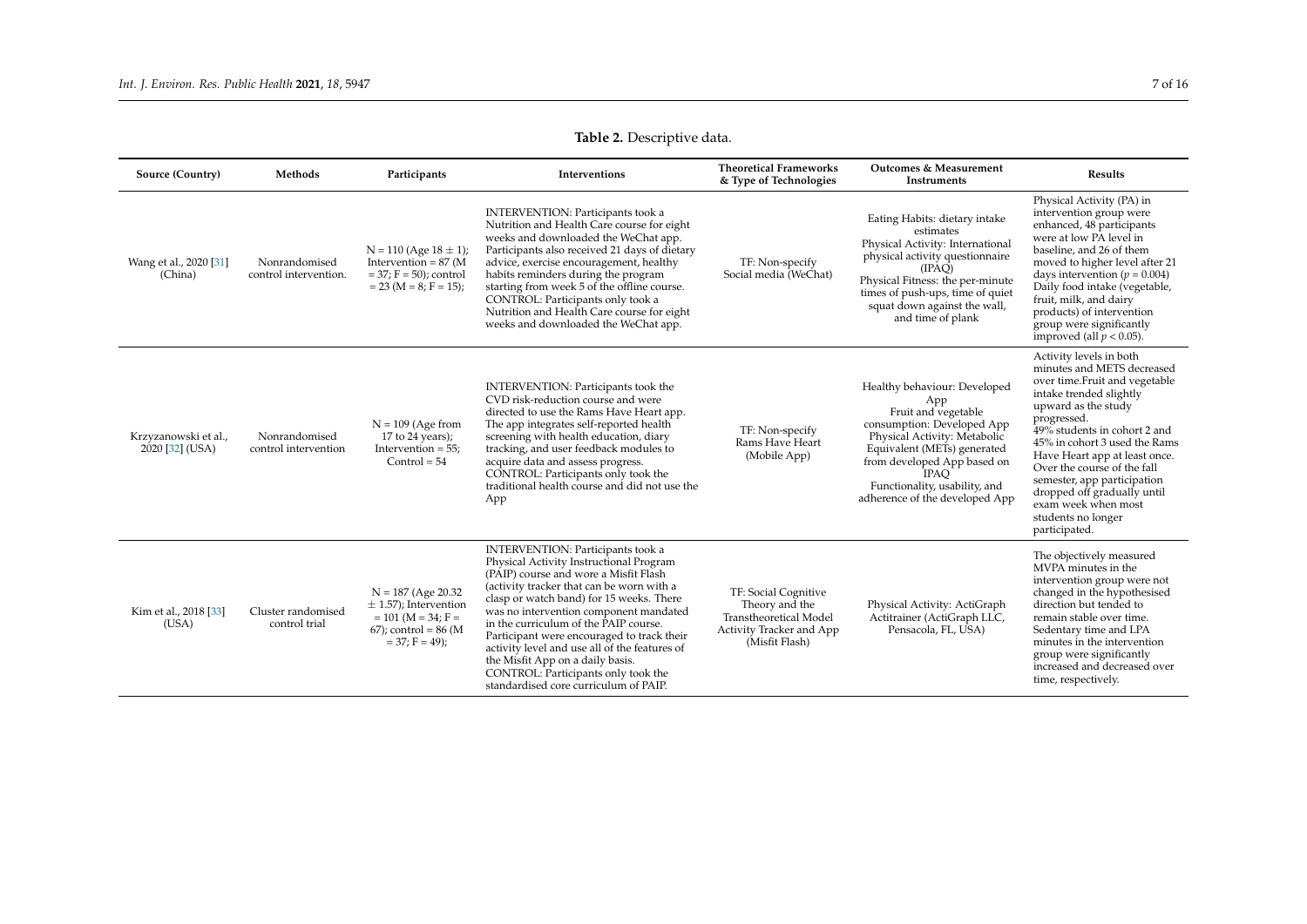**Table 2.** *Cont.*

| Source (Country)                            | Methods                           | Participants                                                                                                                                                                                               | Interventions                                                                                                                                                                                                                                                                                                                                                                                                         | <b>Theoretical Frameworks</b><br>& Type of Technologies                   | <b>Outcomes &amp; Measurement</b><br>Instruments                                                                                               | <b>Results</b>                                                                                                                                                                                                                                                                                                                                                                                                                         |
|---------------------------------------------|-----------------------------------|------------------------------------------------------------------------------------------------------------------------------------------------------------------------------------------------------------|-----------------------------------------------------------------------------------------------------------------------------------------------------------------------------------------------------------------------------------------------------------------------------------------------------------------------------------------------------------------------------------------------------------------------|---------------------------------------------------------------------------|------------------------------------------------------------------------------------------------------------------------------------------------|----------------------------------------------------------------------------------------------------------------------------------------------------------------------------------------------------------------------------------------------------------------------------------------------------------------------------------------------------------------------------------------------------------------------------------------|
| Rote, 2017 [34]<br>(USA)                    | Controlled trial<br>study         | $N = 56$ ;<br>Intervention $1 = 24$<br>age 20.4 $\pm$ 2.5 (M =<br>$8; F = 16);$<br>Intervention $2 = 14$<br>age $22.8 + 9.1$ (M = 6;<br>$F = 8$ ; control = 18<br>age $19.1 \pm 1.6$ (M =<br>$12; F = 6);$ | INTERVENTION 1: Participants took an<br>experimental version of a health course<br>(education + Fitbit group).<br><b>INTERVENTION 2: Participants took a</b><br>traditional version of a health course<br>(education-only group),<br>CONTROL: Participants only took a<br>humanities course.                                                                                                                          | TF: Non-specify<br>Activity tracker and App<br>(Fitbit Zip)               | Physical activity: right hip<br>Pedometer Yamax Digi-Walker<br>Participants' experience with<br>Fitbit: open-ended questions                   | The mean score for steps/day<br>of the Education + Fitbit<br>group significantly increased<br>$(p = 0.014)$<br>The mean score for steps/day<br>within the Education only<br>group and control group did<br>not significantly change ( $p =$<br>$0.621, p = 0.132$                                                                                                                                                                      |
| Okazaki et al., 2014<br>$[35]$ (Japan)      | Randomised<br>controlled trial    | $N = 77$ ; Intervention<br>$= 49$ age $19.1 \pm 1.3$<br>$(M = 35; F = 14);$<br>$control = 28 age 19.4$<br>$\pm$ 1.2 (M = 15; F =<br>$13$ :                                                                 | <b>INTERVENTION: Participants took an</b><br>internet-based physical activity program<br>(i-PAP) and had access to a website<br>containing goal-setting, scheduling,<br>self-monitoring, PA information (health<br>behaviour skills, body images, training),<br>quizzes, and energy-expenditure<br>calculations. Participants received advice<br>according to PA reported.<br>CONTROL: Participants had no treatment. | TF: social cognitive<br>theory, health belief<br>model,<br>online website | Physical activity: International<br>Physical Activity Questionnaire<br>(IPAO) and<br>the stages of change scale for<br>physical activity (SOC) | Only the DS subgroup (did<br>not engage in university<br>sport) in the intervention<br>group exhibited significant<br>increases in energy<br>expenditures compared with<br>the control group $[F(2, 72) =$<br>$3.5, p < 0.05$ ].<br>The energy expenditure of the<br>DS subgroup in the<br>intervention group was<br>significantly higher than in<br>the control group at the<br>8-month follow-up $[F(1, 36) =$<br>4.3, $p < 0.05$ ]. |
| Everhart and Dimon.<br>$2013$ [ $36$ ](USA) | Three group pre-<br>and post-test | $N = 103$<br>Intervention $1 = 27$<br>Intervention $2 = 20$<br>$Control = 56$                                                                                                                              | INTERVENTION 1: Participants took an<br>online web-based wellness course delivery.<br>INTERVENTION 2: Participants took a<br>combined online and traditional wellness<br>course.<br>CONTROL: Participants took a traditional<br>wellness course.                                                                                                                                                                      | TF: unspecified<br>web-based instructional<br>delivery                    | Physical Activity: developed<br>questionnaire<br>Nutritional eating habit:<br>developed questionnaire                                          | The blended group improved<br>cardiovascular exercise<br>duration habits more than the<br>web-based group, and the<br>regular classroom group<br>increased their minutes per<br>week of cardiovascular<br>workouts significantly more<br>than students completing the<br>course totally online ( $p <$<br>$0.041$ ).                                                                                                                   |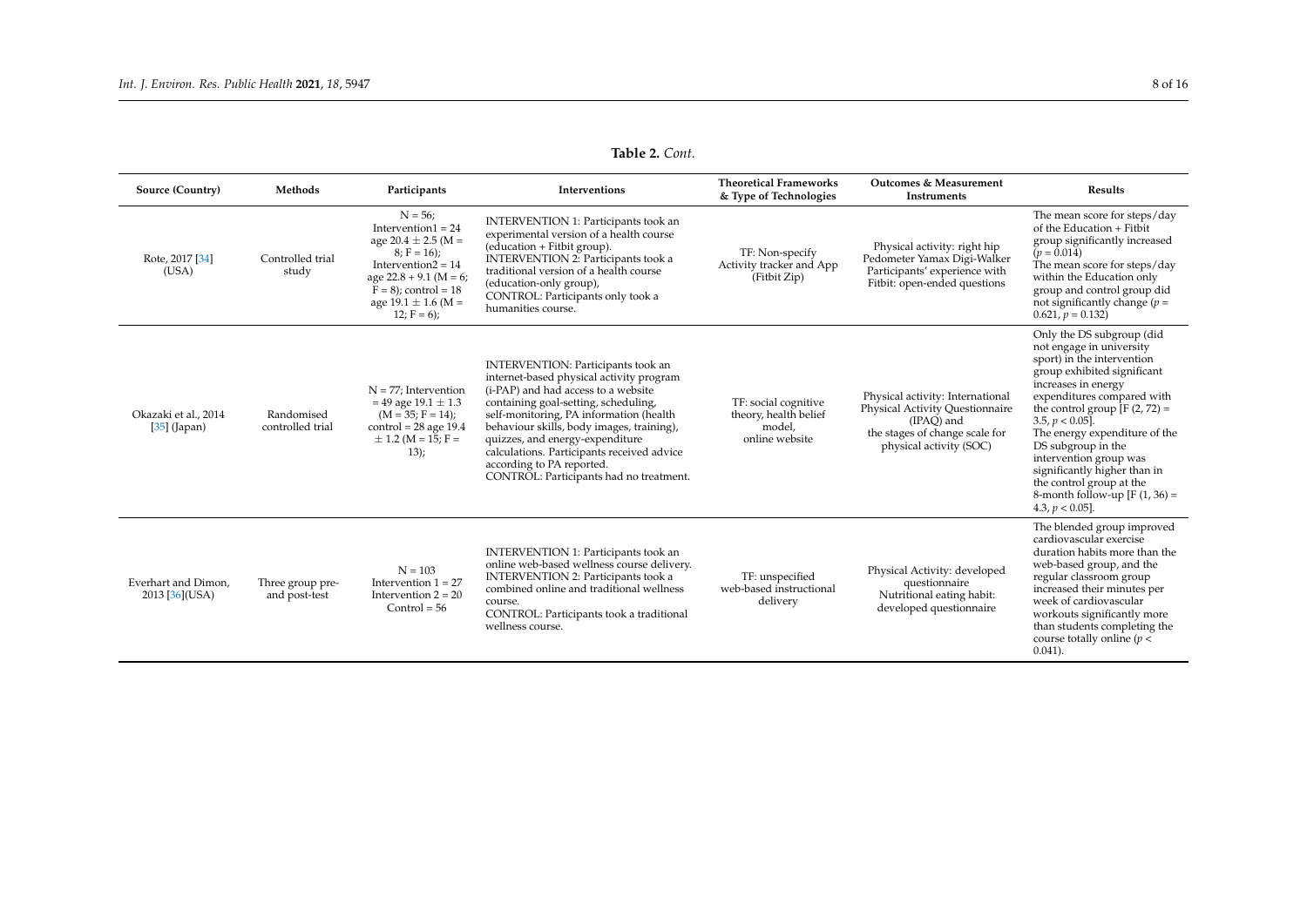<span id="page-8-0"></span>

| Source (Country)                          | <b>Course Name</b>                                       | <b>Duration and Instructors</b>                                                                                                                                                    | Program/Content                                                                                                                                                                                                                                                                                                                                                                                                                                                                                                                                                                                                                                                                    | <b>Technology Features</b>                                                                                                                                                                                                                                                                   | Design<br>Principles<br>Informed |
|-------------------------------------------|----------------------------------------------------------|------------------------------------------------------------------------------------------------------------------------------------------------------------------------------------|------------------------------------------------------------------------------------------------------------------------------------------------------------------------------------------------------------------------------------------------------------------------------------------------------------------------------------------------------------------------------------------------------------------------------------------------------------------------------------------------------------------------------------------------------------------------------------------------------------------------------------------------------------------------------------|----------------------------------------------------------------------------------------------------------------------------------------------------------------------------------------------------------------------------------------------------------------------------------------------|----------------------------------|
| Wang et al., 2020 [31]<br>(China)         | Application of<br>Nutrition and Health<br>Care           | DURATION: Eight-week course<br>(21 days intervention)<br><b>INSTRUCTOR: Program leader,</b><br>operator, health assistance,<br>dietitian, sport coach                              | 21-day health relating topics:<br>Latest nutritional concept; Healthy lifestyle; How to choose<br>carbohydrate; How to choose protein; How to select vegetables<br>and fruits; Dealing with stress; Weight management; The<br>practical use of fat; The importance of mineral substances; The<br>importance of vitamins; Diet management in college students;<br>The importance of water; Balanced diet in college students;<br>Nutrition in daily life; Dealing with academic pressure; How to<br>choose snacks; How to choose take-out food; Health promoting<br>methods; How to arrange three meals for a day; Self-control of<br>diet; How to control weight after weight loss | Social media (WeChat)<br>Share, Post, Comment, Log,<br>Reminder, Voice Broadcast, and<br>Publish popular science article of<br>physical activity and nutrition<br>materials.                                                                                                                 | 1, 2, 3, 4                       |
| Krzyzanowski et al.,<br>$2020$ [32] (USA) | Cardiovascular disease<br>(CVD) course                   | <b>DURARTION: 1 Semester</b><br>(Cohort 2 was under study from<br>fall 2017 to spring 2018, and<br>cohort 3, from fall 2018 to spring<br>2019)<br><b>INSTRUCTOR:</b> not specified | The fruit and vegetable intake module<br>$\bullet$<br>The physical activity module<br>$\bullet$                                                                                                                                                                                                                                                                                                                                                                                                                                                                                                                                                                                    | Mobile App (Rams Have Heart)<br>Tracking diaries, health information,<br>personal feedback, and support<br>modules—with an illustrative icon, a<br>function label, and a brief descriptive<br>statement to aid understanding.                                                                | $\overline{2}$                   |
| Kim et al., 2018 [33]<br>(USA)            | A physical activity<br>instructional program<br>(PAIP)   | DURARTION: 15 weeks.<br><b>INSTRUCTOR:</b> trained master's<br>degree graduate instructors                                                                                         | Basic exercise (e.g., principles of physical fitness<br>٠<br>development, health benefits of PA)<br>Behavioural sciences (e.g., healthy habits, goal setting)<br>$\bullet$                                                                                                                                                                                                                                                                                                                                                                                                                                                                                                         | Activity Tracker and App (Misfit<br>Flash)<br>Activity tracking (total step, calories<br>burned, distance ran and/or walked,<br>and activity points calculated from<br>three measures), personalised goal<br>setting, standardised behavioural<br>feedback, and social community<br>support. | 2, 3, 4                          |
| Rote, 2017 [34] (USA)                     | Introductory health<br>course                            | DURATION: during the spring<br>semester (January to May) of<br>2014<br><b>INSTRUCTOR:</b> The researchers<br>served as instructors.                                                | Nutrition<br>$\bullet$<br>Physical activity<br>Weight management<br>Mental<br>$\bullet$<br>Emotional health<br>$\bullet$                                                                                                                                                                                                                                                                                                                                                                                                                                                                                                                                                           | Activity Tracker and App (Fitbit Zip)<br>Tracks step taken, distance travelled,<br>and calories burned per day,<br>steps/day, dietary intake and sleep<br>habits                                                                                                                             | $\overline{2}$                   |
| Okazaki et al., 2014 [35]<br>(Japan)      | Internet-based physical<br>activity program<br>$(i-PAP)$ | DURATION: 4 months<br><b>INSTRUCTOR:</b> not specified                                                                                                                             | Physical activity and exercise<br>$\bullet$<br>Quantity and quality of physical activity and exercise<br>Promotion and maintenance of physical activity and<br>exercise<br>Weight control<br>Receipts and disbursements balance of energy and<br>nutrition<br>Calculation of consumption energy<br>Four type of training contractions: isotonic, eccentric,<br>isometric, isokinetic<br>Strength-training methods, strength-training meals-plan,<br>stretch-training methods, sport injury summary                                                                                                                                                                                 | Online Website<br>goal-setting, scheduling, web-based<br>quizzes, PDF reader                                                                                                                                                                                                                 | 1, 3                             |

# **Table 3.** An overview of the university courses incorporated in the included studies.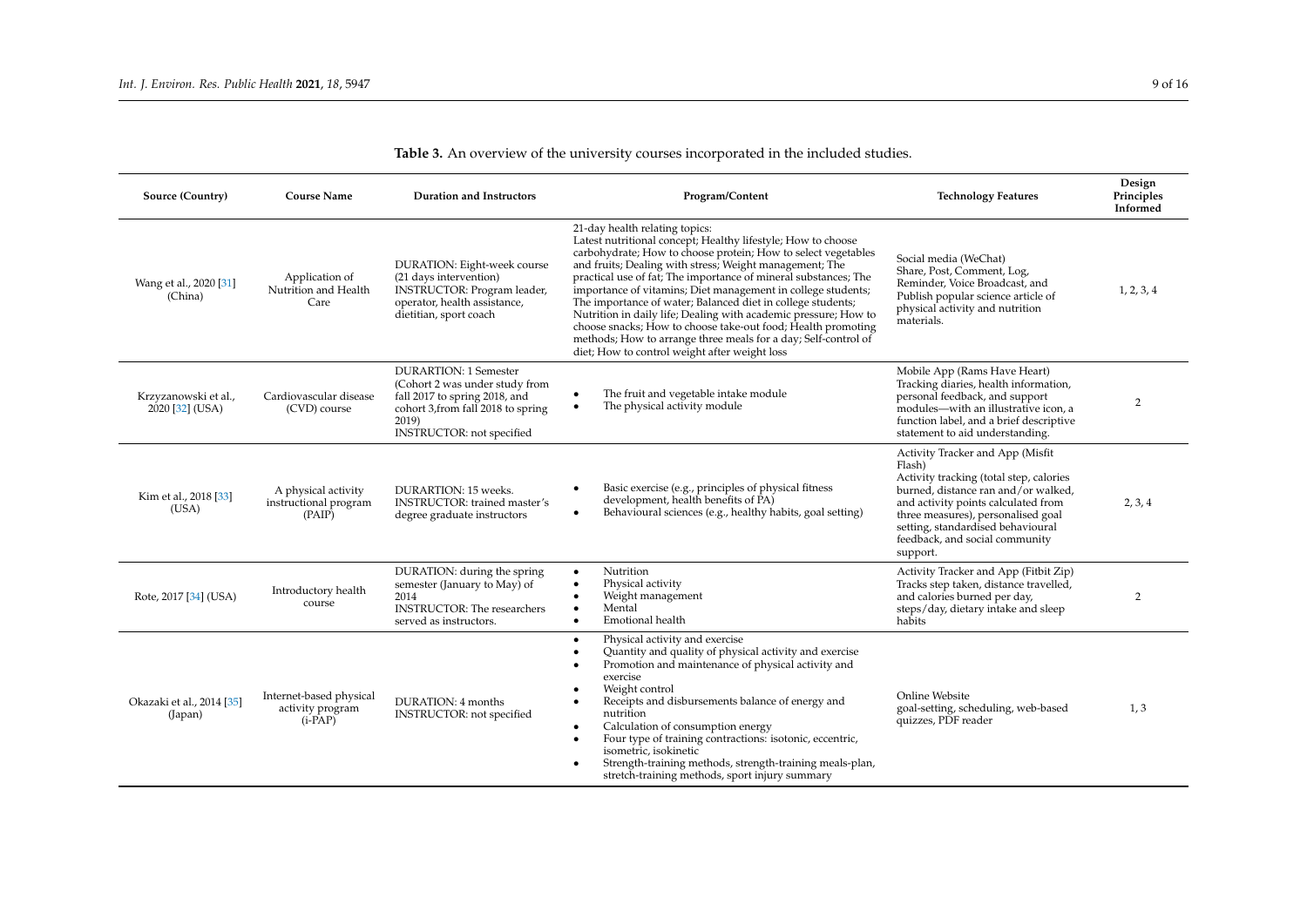| Table 3. Cont.                         |                    |                                                                  |  |                                                    |                                                                                                                      |                                  |  |  |  |  |
|----------------------------------------|--------------------|------------------------------------------------------------------|--|----------------------------------------------------|----------------------------------------------------------------------------------------------------------------------|----------------------------------|--|--|--|--|
| Source (Country)                       | <b>Course Name</b> | <b>Duration and Instructors</b>                                  |  | Program/Content                                    | <b>Technology Features</b>                                                                                           | Design<br>Principles<br>Informed |  |  |  |  |
| Everhart and Dimon,<br>2013 [36] (USA) | Wellness course    | DURATION: Fall 2009 semester<br><b>INSTRUCTOR:</b> not specified |  | Nutrition and<br>The benefits of physical activity | <b>Online Website</b><br>provides a variety of multimedia<br>and other web-based resources on the<br>course websites | $\perp$ , $\perp$                |  |  |  |  |

**Table 3.** *Cont.*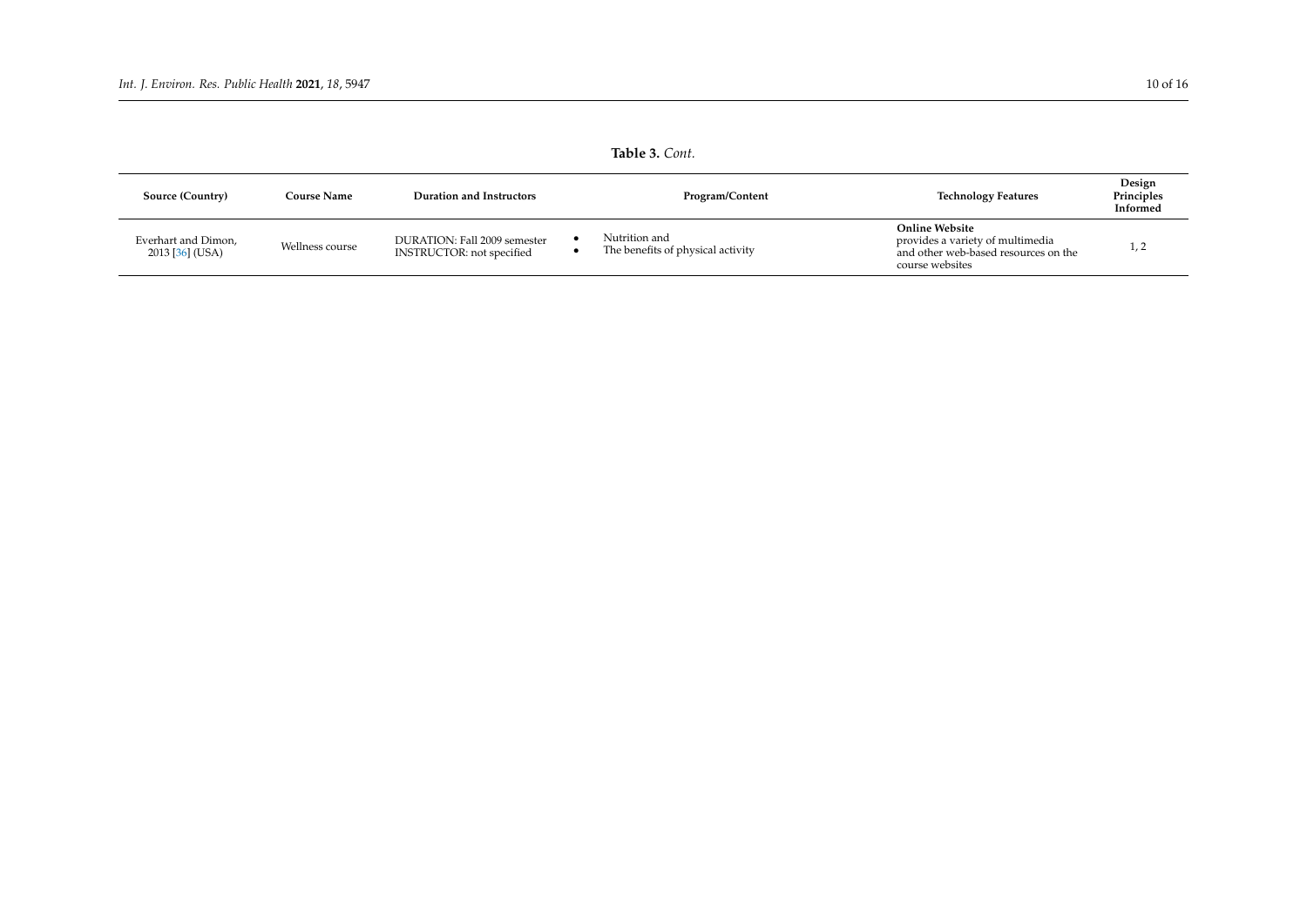## *3.4. Quality Assessment of Included Studies*

The results of the methodological quality assessment can be viewed in Table [4.](#page-10-0) Two studies met > five assessment criteria [\[33](#page-15-7)[,35\]](#page-15-6). One study met four criteria [\[34\]](#page-15-5); one study met two criteria [\[32\]](#page-15-4); one study only met one criterion [\[31\]](#page-15-2), and one study did not meet any criteria [\[36\]](#page-15-3). Five of the six studies (83%) presented the key baseline characteristic separately for the treatment group [\[31](#page-15-2)[–35\]](#page-15-6). Three studies (50%) reported their findings using validated measures [\[33](#page-15-7)[–35\]](#page-15-6). Only two studies (33%) reported blinded outcome variable assessments [\[32,](#page-15-4)[35\]](#page-15-6) and summary results for each group [\[33](#page-15-7)[,34\]](#page-15-5). Only Kim's study [\[33\]](#page-15-7) clearly described their randomisation procedure, intention to treat analysis for the outcome(s) and accounted for potential confounders for outcome analysis. Only the Okazaki study [\[35\]](#page-15-6) reported a drop out rate and assessed the outcomes a minimum of 6 months after pretest. Only the Rote study [\[34\]](#page-15-5) reported a power calculation, with the study adequately powered to detect hypothesised relationships.

| <b>Table 4.</b> Methodological quality assessment. |  |
|----------------------------------------------------|--|
|----------------------------------------------------|--|

<span id="page-10-0"></span>

| Study                          | <b>Methodological Quality Assessment Items</b> |     |     |     |     |     |     |     | Criteria Met (n) |     |   |
|--------------------------------|------------------------------------------------|-----|-----|-----|-----|-----|-----|-----|------------------|-----|---|
|                                | A                                              | в   |     | D   | E   | F   | G   | H   |                  |     |   |
| Wang et al., 2020 [31]         | ves                                            | no  | no  | no  | no  | no  | no  | no  | no               | no  |   |
| Krzyzanowski et al., 2020 [32] | ves                                            | no  | no  | no  | yes | no  | no  | no  | no               | no  |   |
| Kim et al., 2018 [33]          | ves                                            | ves | ves | no  | no  | no  | yes | ves | ves              | no  | 6 |
| Rote, 2017 [34]                | ves                                            | no  | ves | no  | no  | no  | no  | no  | ves              | yes | 4 |
| Okazaki et al., 2014 [35]      | ves                                            | no  | ves | ves | yes | yes | no  | no  | no               | no  | 5 |
| Everhart and Dimon, 2013 [36]  | no                                             | no  | no  | no  | no  | no  | no  | no  | no               | no  |   |

A = Key baseline characteristics are presented separately for treatment groups (age and one relevant outcome) and for randomised controlled trials, positive if baseline outcomes were statistically tested and results of tests were provided; B = Randomisation procedure clearly and explicitly described and adequately carried out in randomized controlled trials (generation of allocation sequence, allocation concealment and implementation); C = Validated measures of outcomes assessed (validation in same age group reported and/or cited); D = Drop out reported and  $\leq$ 20% for  $\lt$ 6-month follow-up or  $\leq$ 30% for  $\geq$ 6-month follow-up; E = Blinded outcome variable assessments; F = Outcomes assessed a minimum of 6 months after pretest; G = Intention to treat analysis for outcome(s) (participants analysed in group they were originally allocated to and participants not excluded from analyses because of noncompliance to treatment or because of some missing data);  $H =$  Potential confounders accounted for in outcome analysis (e.g., baseline score, group/cluster, age); I = Summary results for each group + treatment effect (difference between groups) + its precision (e.g., 95% confidence interval); J = Power calculation reported, and the study was adequately powered to detect hypothesised relationships.

#### *3.5. Design Principles*

Four design principles were generated based on a synthesis of the included studies: Design principle one: Technology-supported university courses for increasing students' physical activity levels should provide physical activity knowledge with extensive feedback and interaction between teachers and students.

Technology-supported university courses should provide physical activity knowledge to increase student's physical activity levels and extensive feedback on their knowledge. First and foremost, transferring knowledge is considered the vital element of a course. Hence, if physical activity is the course's target, then physical activity knowledge should be prioritised. Three references identified by this review provide empirical evidence to support the design principle [\[31](#page-15-2)[,35](#page-15-6)[,36\]](#page-15-3). In Okazaki et al.'s study [\[35\]](#page-15-6). a website was utilised to provide the course material containing physical activity knowledge and a web-based quiz to track student knowledge. While in Wang et al. [\[31\]](#page-15-2), physical activity knowledge was delivered in two-way communication processes with "well-designed topics" of the health education program (P.340). In contrast, Everhart and Dimon's [\[36\]](#page-15-3) study designed a web-based course that did not embed instructor feedback. The intervention did not affect students' physical activity behaviours.

Design principle two: Technology-supported university courses for increasing student's physical activity levels should utilise a simple and familiar technological device.

Empirical support for this design principle is provided by all studies included in this review. The example of simple and familiar devices is shown in four studies that utilise an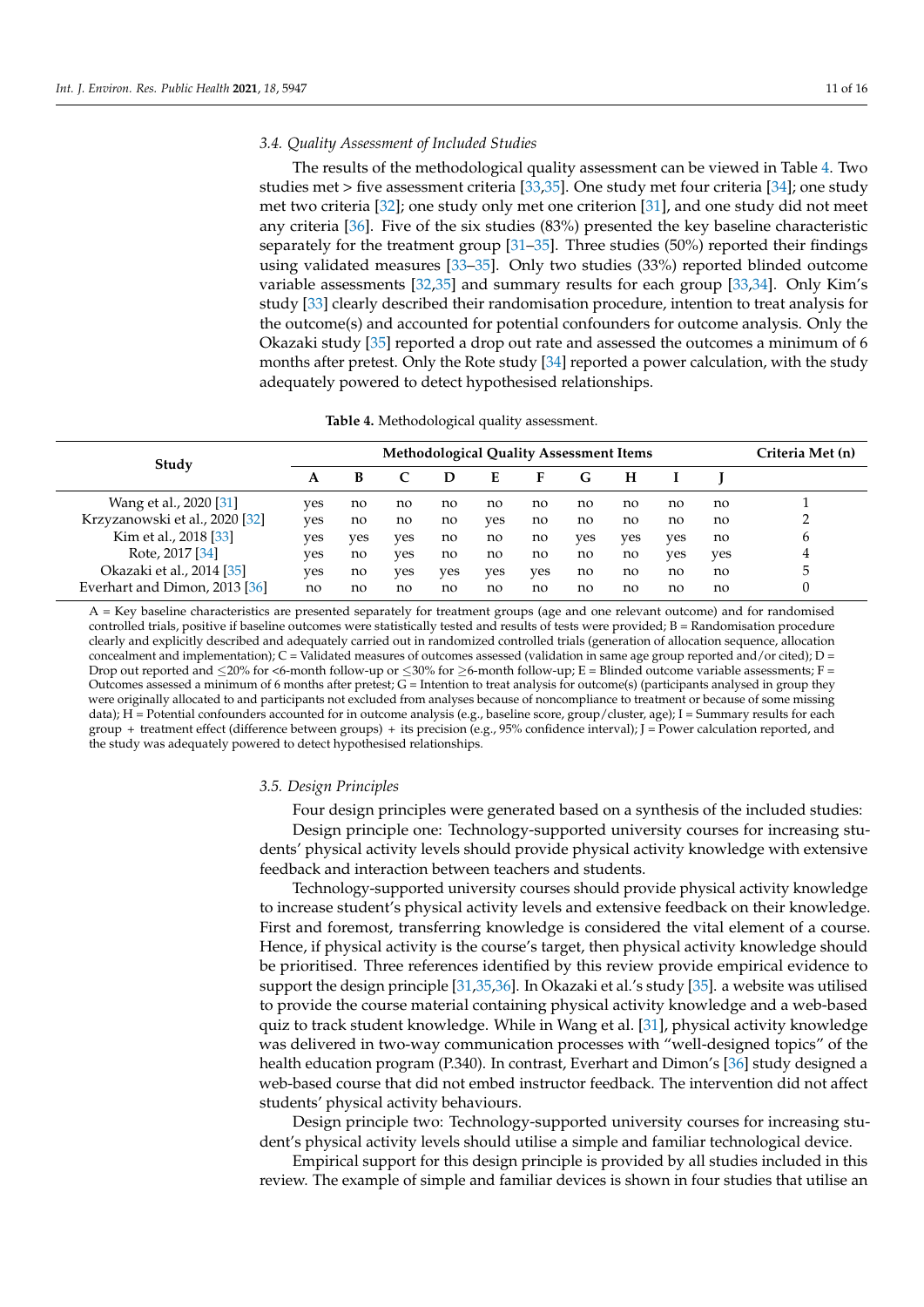online website, smartphone application or social media [\[31,](#page-15-2)[34–](#page-15-5)[36\]](#page-15-3). This kind of technology was used in the studies because it was considered a novel and widespread trend among university students. While, in the study that utilised an activity tracker, both studies reported participants having a technical issue [\[33](#page-15-7)[,34\]](#page-15-5), and only one of these studies [\[34\]](#page-15-5) had a positive effect on physical activity levels.

Design principle three: Technology-supported university courses for increasing student's physical activity levels should allow students to create individual goal-setting, track their achievement, and receive personalised feedback from the teacher.

Empirical evidence to support this design principle is provided by two studies that reported implementing strategies that allowed participants to set goals, track achievement, and receive personal feedback from the instructor about their physical activity levels. Subsequently, intervention participants' were able to increase their physical activity levels at follow-up [\[34](#page-15-5)[,35\]](#page-15-6). One of the studies included in this review detailed the theoretical frameworks that underpinned the study design and were able to implement a number of theoretical framework-informed strategies throughout the intervention to increase students' physical activity levels [\[35\]](#page-15-6). In addition to feedback from the instructor, participants in Wang and colleagues' study [\[31\]](#page-15-2) were also under intense supervision from the course instructor (health assistants), and the result showed that students' physical activity levels increased.

Design principle four: Technology-supported university courses for increasing student's physical activity levels should provide exercise examples that guide students to do more physical activity in their own time, independently and outside of the dedicated course time.

Two references identified by this review provide empirical evidence to support this design principle [\[31](#page-15-2)[,33\]](#page-15-7). In Wang and colleagues' [\[31\]](#page-15-2) study, an example guide was provided by a hyperlink from an app called Keep. This app was used to guide a 5 min exercise challenge as a daily task. In the Kim and colleagues' [\[33\]](#page-15-7) study, "student-led practice sessions were provided to implement their own individualised physical activity and fitness plans, which were developed through a series of course assignments related to self-regulatory of behavioural change techniques" (P. 1895).

# **4. Discussion**

The purpose of the current study was to review the technology-supported university courses designed to increase university students' physical activity levels and the types and features of the technology used. The findings show the diverse types of technology implemented in course-based interventions targeting physical activity in a university setting. Three types of technology utilised in the selected studies were online websites, activity trackers, and smartphones (social media and mobile app). The findings also revealed that four of the studies attained four or fewer of the criteria on the assessment tool, demonstrating a high risk of bias, therefore restricting the ability to draw firm conclusions of the effectiveness of these six studies.

Four of the six included studies reported significant increases in university students' physical activity levels. Two studies utilised an online website integrated within the course [\[35](#page-15-6)[,36\]](#page-15-3) and provided course materials, assignments, and quizzes on the website. The online websites also had additional features related to behavioural change theory, such as setting goals, schedules, and other physical activity promotion features. The results from these two studies are in line with previous studies that utilised online websites in noncourses-based university settings [\[37–](#page-15-14)[40\]](#page-15-15). For example, the IMPACT study by Cholewa and Irwin [\[37\]](#page-15-14) showed that online record-keeping helps students become more active as they are more efficient in terms of monitoring their own physical activity. In addition, another study conducted by Magoc and colleagues [\[38\]](#page-15-16) used a web-based physical activity intervention with materials structured based on the social cognitive theory. The study's findings showed that the intervention had the intended effect on physical activity. A different study on a web non-course-based intervention to increase student physical activity was carried out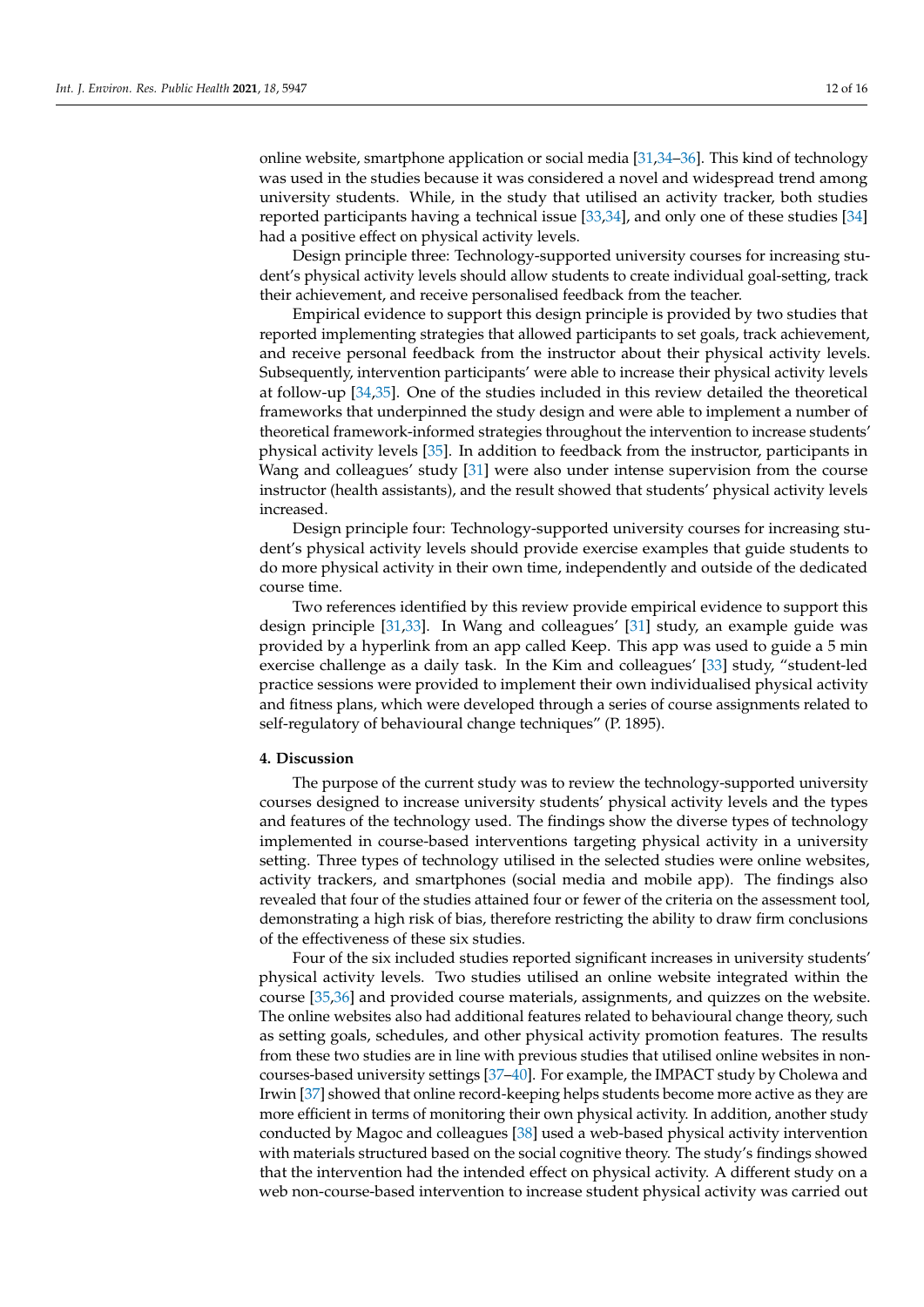by Duan and colleagues [\[39\]](#page-15-17). The results showed a significant improvement in students' physical activity levels; however, the dropout rate was high. They argued this occurred due to it being a non-course-based intervention, as well as a lack of intervention features, such as appropriate website layout and formatting. This result is consistent with a previous study by Skar and colleagues [\[40\]](#page-15-15). The delivery of the internet site with material was deemed attractive and engaging by university students, and therefore, the intervention was successful at increasing students' physical activity levels. Hence, using an internet website to deliver a physical activity intervention is a promising strategy due to practicability, however the material needs to be well-prepared, presented appropriately, and involve user engagement.

One study [\[34\]](#page-15-5) in the current review that showed significant increases in university students' physical activity levels utilised a Fitbit activity tracker that has features, such as tracking activity, walking (total step), running, and calories burned. This is supported by other studies focusing on increasing university students' physical activity levels. For example Melton and colleagues study [\[41\]](#page-15-18) examined the feasibility and acceptability of the Jawbone Up accelerometer in a non-course-based setting. Results emphasised that positive feedback from participants was high, demonstrating the feasibility and acceptability of using accelerometers with university students. In spite of the advantages of using wearable devices, there are issues around the negative motivational consequences [\[42\]](#page-15-19), demonstrating peer pressure [\[43\]](#page-15-20), and the affordance of the device [\[44\]](#page-15-21). Therefore, future course-based interventions should consider using activity trackers combined with other technologies, such as websites or mobile apps.

One study [\[34\]](#page-15-5) in this review reported an increase in students' physical activity levels through social media. This platform had valuable features such as comments, reminders and voice broadcasts to enhance teacher and student communication. This finding is contrary to previous studies that utilised social media to increase students' physical activity levels in non-course-based university settings [\[45,](#page-15-22)[46\]](#page-15-23). This research shows that the combination of web-based education and social networking (Facebook) had no effect on students' physical activity levels and perceptions [\[45\]](#page-15-22), and social networking mobile apps connected with a wearable tracker also had no effect [\[46\]](#page-15-23). Although social media has promising features and potential reach, further understanding how this component can be used to support the delivery of a physical activity intervention should be pursued.

Four of the six included studies did not specify a theoretical framework that informed the design of the intervention courses. This is contrary to a previous review conducted by Maselli, Ward, Gobbi and Carraro [\[13\]](#page-14-8) that reported only three of 28 included studies did not specify a theoretical framework. Although most of the studies included in Maselli and colleagues' [\[13\]](#page-14-8) review were non-course-based and therefore reported theoretical frameworks to define outcomes and content, it is still unclear which of the intervention components and theoretical-framework-informed strategies were the most effective in increasing physical activity. This is due to a lack of qualitative or process data, limited information on how the theoretical frameworks informed the intervention designs, and the different ways theoretical framework-informed strategies were implemented across studies [\[13\]](#page-14-8). For future course-based interventions there is a strong need for these to be underpinned by at least one theoretical framework and to outline how theoreticalframework-informed strategies are implemented to determine the extent to which these have an effect on physical activity outcomes at post-intervention and at follow-up. This is an important consideration for ensuring that course-based interventions are sustainable.

Regarding data collection instruments, the present review identified that four of the six included studies (67%) measured physical activity levels using a self-report questionnaire [\[31](#page-15-2)[,32](#page-15-4)[,35](#page-15-6)[,36\]](#page-15-3). This is consistent with a previous review conducted by García-Álvarez and Faubel [\[12\]](#page-14-9) that reported that 70% of included studies utilised validated questionnaires for measuring physical activity. While self-reported questionnaires are valid, more objective measures are recommended in future studies [\[47\]](#page-15-24).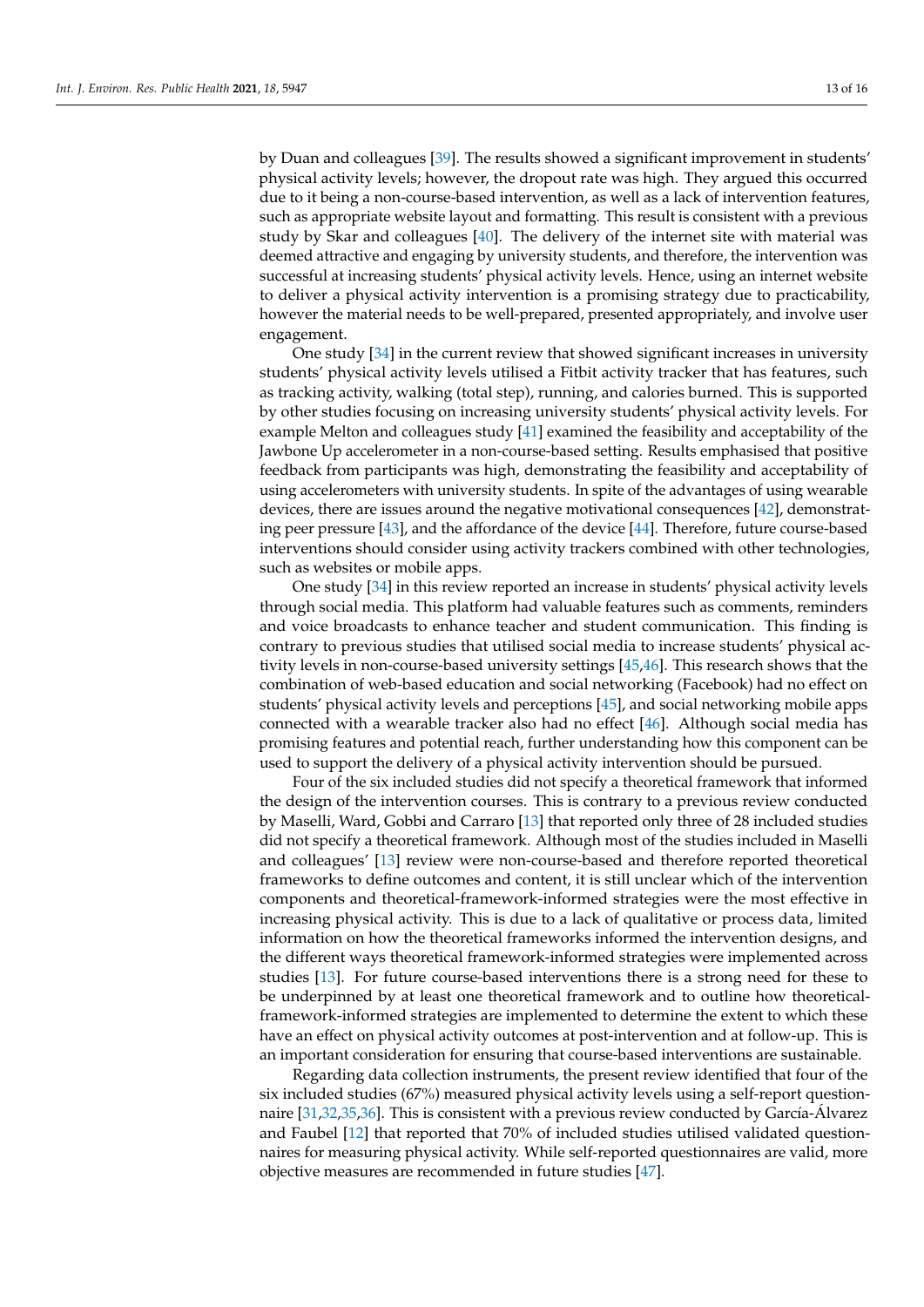Of the two studies that specifically targeted physical activity as a single facet [\[33,](#page-15-7)[35\]](#page-15-6), only one study (50%) had a significant effect on physical activity outcomes [\[35\]](#page-15-6). In addition, three of the four studies (75%) that implemented a multifaceted approach had a significant impact on physical activity outcomes [\[31](#page-15-2)[,34](#page-15-5)[,36\]](#page-15-3). These findings are consistent with one other review conducted by Plotnikoff and colleagues [\[14\]](#page-14-7), which found seven of the 11 (64%) studies targeted physical activity, and 11 of 18 (61%) studies that targeted multiple behaviours had significant effects on the physical activity levels of university students. However, considering the high risk of bias in two studies in this review [\[31,](#page-15-2)[36\]](#page-15-3), multifaceted interventions require further consideration in future research.

The current review also led to the creation of four initial design principles to advise future development in the area. However, caution should be used when using these four design principles, as they were constructed using evidence from only six included studies in this review, which displayed medium to low methodological quality. Further needs analysis research is required to implement the initial design principles. This will intensify the design principles, particularly if collaboration with practitioners are enacted, as this is crucial in defining implementation issues  $[48,49]$  $[48,49]$ . Then, these initial design principles should be tested and evaluated in controlled trials.

The present systematic review was undertaken following the PRISMA guidelines to ensure the quality of the report. Nevertheless, this study has several limitations. First, although we searched the articles from eight different databases and used a broad search strategy, the eligible study number was low. A possible explanation for this might be that we only selected articles written in English. Second, we did not conduct a meta-analysis approach due to selected studies' conceptual heterogeneity, such as the intervention approaches, outcomes, and measurements. Hence, the strength of evidence presents a single summary estimate on the effect on technology-supported university courses for increasing university student's physical activity levels were not obtained.

# **5. Conclusions**

This study identified six studies which utilised three types of technologies that were embedded in university course-based interventions that targeted student's physical activity levels. The technologies included online websites, activity trackers, and smartphone applications. Four of the six included studies reported significant increases in university students' physical activity levels. Four design principles were generated from the six included studies that future course designers could utilise to inform the development of technology-supported university courses that aim to increase the physical activity levels of university students. Further work is required to implement, test, refine, and evaluate the design principles.

**Supplementary Materials:** The following are available online at [https://www.mdpi.com/article/10](https://www.mdpi.com/article/10.3390/ijerph18115947/s1) [.3390/ijerph18115947/s1,](https://www.mdpi.com/article/10.3390/ijerph18115947/s1) Table S1: Complete search strategy.

**Author Contributions:** Conceptualization, K.S.; methodology, K.S., L.P., and W.C.; validation, K.S., L.P., and W.C.; formal analysis, K.S., L.P., and W.C.; writing—original draft preparation, K.S.; writing review and editing, K.S., L.P., and W.C.; supervision, L.P., W.C.; project administration, K.S.; funding acquisition, K.S. All authors have read and agreed to the published version of the manuscript.

**Funding:** The primary author (KS) is supported by the Indonesia Endowment Fund for Education Scholarship (Lembaga Pengelola Dana Pendidikan: 202001222015860) under a doctoral degree scholarship.

**Institutional Review Board Statement:** Not applicable.

**Informed Consent Statement:** Not applicable.

**Conflicts of Interest:** The authors declare no conflict of interest.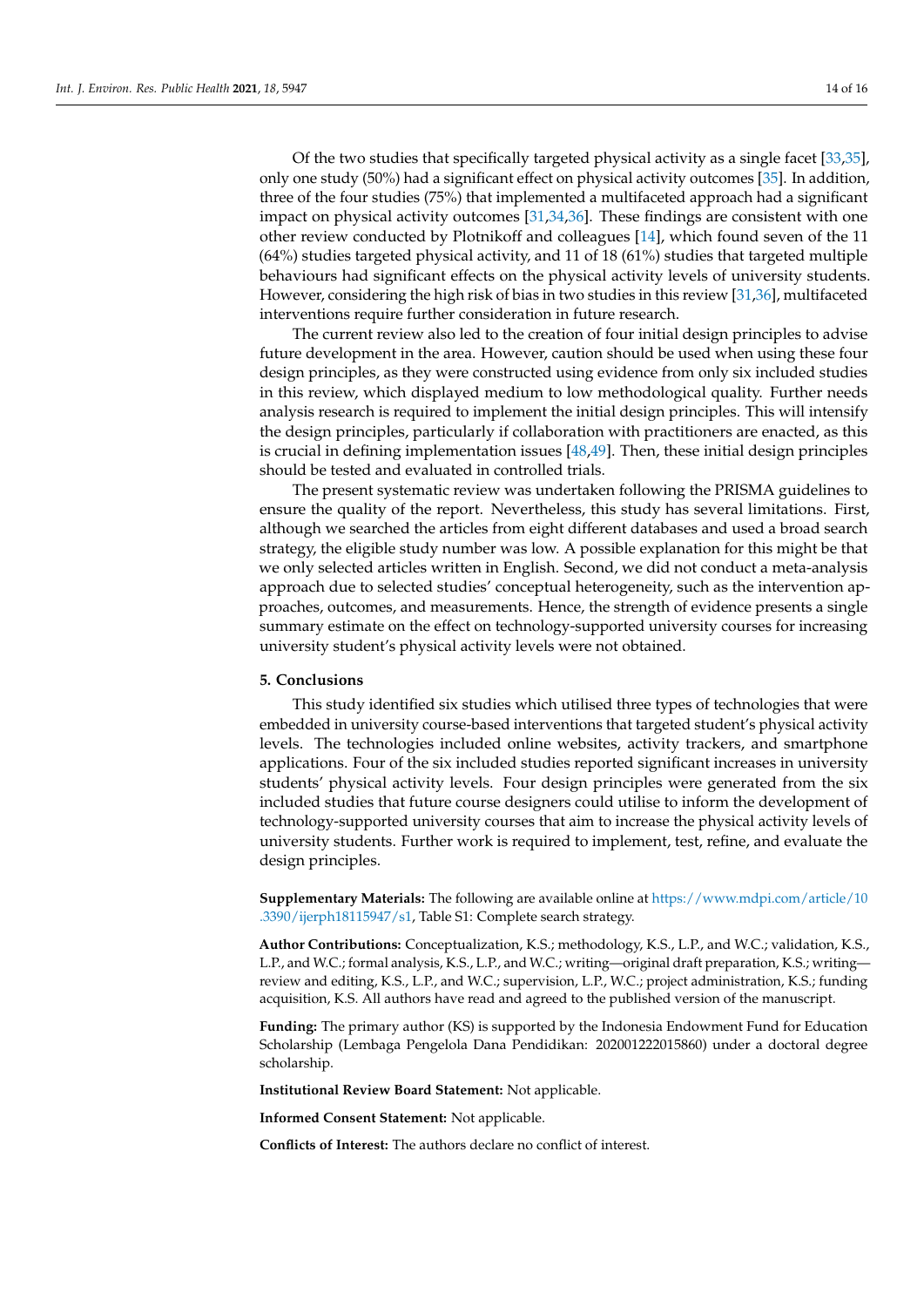# **References**

- <span id="page-14-0"></span>1. Bland, H.W.; Melton, B.F.; Bigham, L.E.; Welle, P.D. Quantifying the impact of physical activity on stress tolerance in college students. *Coll. Stud. J.* **2014**, *48*, 559–568.
- 2. Moawd, S.A.; Elsayed, S.H.; Abdelbasset, W.K.; Nambi, G.; Verma, A. Impact of different physical activity levels on academic performance of PSAU medical female students. *Arch. Pharm. Pract.* **2020**, *1*, 100.
- <span id="page-14-1"></span>3. VanKim, N.A.; Nelson, T.F. Vigorous physical activity, mental health, perceived stress, and socializing among college students. *Am. J. Health Promot.* **2013**, *28*, 7–15. [\[CrossRef\]](http://doi.org/10.4278/ajhp.111101-QUAN-395) [\[PubMed\]](http://www.ncbi.nlm.nih.gov/pubmed/23470187)
- <span id="page-14-2"></span>4. Bray, S.R.; Born, H.A. Transition to university and vigorous physical activity: Implications for health and psychological well-being. *J. Am. Coll. Health* **2004**, *52*, 181–188. [\[CrossRef\]](http://doi.org/10.3200/JACH.52.4.181-188) [\[PubMed\]](http://www.ncbi.nlm.nih.gov/pubmed/15018429)
- 5. Curry, J.; Jenkins, J.M.; Weatherford, J. Focus on Freshman: Basic Instruction Programs Enhancing Physical Activity. *Phys. Educ.* **2015**, *72*. [\[CrossRef\]](http://doi.org/10.18666/tpe-2015-v72-i4-6472)
- 6. Kimball, J.; Jenkins, J.; Wallhead, T. Influence of high school physical education on university students' physical activity. *Eur. Phys. Educ. Rev.* **2009**, *15*, 249–267. [\[CrossRef\]](http://doi.org/10.1177/1356336X09345226)
- 7. Owens, C.; Crone, D.; De Ste Croix, M.; Gidlow, C.J.; James, D.V. Physical activity and screen time in adolescents transitioning out of compulsory education: A prospective longitudinal study. *J. Public Health* **2014**, *36*, 599–607. [\[CrossRef\]](http://doi.org/10.1093/pubmed/fdt123) [\[PubMed\]](http://www.ncbi.nlm.nih.gov/pubmed/24365762)
- <span id="page-14-3"></span>8. Telama, R.; Yang, X.; Viikari, J.; Valimaki, I.; Wanne, O.; Raitakari, O. Physical activity from childhood to adulthood: A 21-year tracking study. *Am. J. Prev. Med.* **2005**, *28*, 267–273. [\[CrossRef\]](http://doi.org/10.1016/j.amepre.2004.12.003) [\[PubMed\]](http://www.ncbi.nlm.nih.gov/pubmed/15766614)
- <span id="page-14-4"></span>9. Huang, T.T.; Harris, K.J.; Lee, R.E.; Nazir, N.; Born, W.; Kaur, H. Assessing overweight, obesity, diet, and physical activity in college students. *J. Am. Coll. Health* **2003**, *52*, 83–86. [\[CrossRef\]](http://doi.org/10.1080/07448480309595728) [\[PubMed\]](http://www.ncbi.nlm.nih.gov/pubmed/14765762)
- <span id="page-14-5"></span>10. Ansari, T.; Alghamdi, T.; Alzahrani, M.; Alfhaid, F.; Sami, W.; Aldahash, B.A.; Aldukhayel, D.S.; Alshanbah, F.S.; Almutairi, N.M. Risky health behaviors among students in Majmaah University, Kingdom of Saudi Arabia. *J. Fam. Community Med.* **2016**, *23*, 133–139. [\[CrossRef\]](http://doi.org/10.4103/2230-8229.189105) [\[PubMed\]](http://www.ncbi.nlm.nih.gov/pubmed/27625578)
- <span id="page-14-6"></span>11. Belogianni, K.; Baldwin, C. Types of Interventions Targeting Dietary, Physical Activity, and Weight-Related Outcomes among University Students: A Systematic Review of Systematic Reviews. *Adv. Nutr.* **2019**, *10*, 848–863. [\[CrossRef\]](http://doi.org/10.1093/advances/nmz027) [\[PubMed\]](http://www.ncbi.nlm.nih.gov/pubmed/31181143)
- <span id="page-14-9"></span>12. García-Álvarez, D.; Faubel, R. Strategies and Measurement Tools in Physical Activity Promotion Interventions in the University Setting: A Systematic Review. *Int. J. Environ. Res. Public Health* **2020**, *17*, 6526. [\[CrossRef\]](http://doi.org/10.3390/ijerph17186526)
- <span id="page-14-8"></span>13. Maselli, M.; Ward, P.B.; Gobbi, E.; Carraro, A. Promoting physical activity among university students: A systematic review of controlled trials. *Am. J. Health Promot.* **2018**, *32*, 1602–1612. [\[CrossRef\]](http://doi.org/10.1177/0890117117753798)
- <span id="page-14-7"></span>14. Plotnikoff, R.C.; Costigan, S.A.; Williams, R.L.; Hutchesson, M.J.; Kennedy, S.G.; Robards, S.L.; Allen, J.; Collins, C.E.; Callister, R.; Germov, J. Effectiveness of interventions targeting physical activity, nutrition and healthy weight for university and college students: A systematic review and meta-analysis. *Int. J. Behav. Nutr. Phys. Act.* **2015**, *12*, 45. [\[CrossRef\]](http://doi.org/10.1186/s12966-015-0203-7)
- <span id="page-14-10"></span>15. Brock, S.J.; Russell, J.A.; Cosgrove, B.; Richards, J. Administrative Strategies for Delivering High-Quality Instruction in a University-Based Physical Activity and Wellness Program. *Kinesiol. Rev.* **2018**, *7*, 345–349. [\[CrossRef\]](http://doi.org/10.1123/kr.2018-0040)
- 16. Melton, B.F.; Sampson Moore, C.; Hoffman, B. Strategies for College and University Instructional Physical Activity Programs (IPAP) Directors. *Int. J. High. Educ.* **2016**, *5*. [\[CrossRef\]](http://doi.org/10.5430/ijhe.v5n1p292)
- 17. Russell, J.A. Graduate Teaching-Assistant Development in College and University Instructional Physical Activity Programs. *J. Phys. Educ. Recreat. Danc.* **2011**, *82*, 22–32. [\[CrossRef\]](http://doi.org/10.1080/07303084.2011.10598610)
- <span id="page-14-11"></span>18. Melton, B.F.; Burdette, T. Utilizing Technology to Improve the Administration of Instructional Physical Activity Programs in Higher Education. *J. Phys. Educ. Recreat. Danc.* **2011**, *82*, 27–32. [\[CrossRef\]](http://doi.org/10.1080/07303084.2011.10598611)
- <span id="page-14-12"></span>19. Cox, D.G.; Krause, J.M.; Smith, M.A. Technology in University Physical Activity Courses: A Mini-Ethnographic Case Study. *Qual. Rep.* **2019**, *24*, 2554–2574.
- <span id="page-14-13"></span>20. Casey, A.; Goodyear, V.A.; Armour, K.M. Rethinking the relationship between pedagogy, technology and learning in health and physical education. *SportEduc. Soc.* **2017**, *22*, 288–304. [\[CrossRef\]](http://doi.org/10.1080/13573322.2016.1226792)
- <span id="page-14-14"></span>21. Marttinen, R.; Landi, D.; Fredrick, R.N.; Silverman, S. Wearable Digital Technology in PE: Advantages, Barriers, and Teachers' Ideologies. *J. Teach. Phys. Educ.* **2019**, *39*, 227–235. [\[CrossRef\]](http://doi.org/10.1123/jtpe.2018-0240)
- <span id="page-14-15"></span>22. Baek, J.-H.; Keath, A.; Elliott, E. Physical education teachers' technology practices and challenges. *Int. J. Hum. Mov. Sci.* **2018**, *12*, 27–42. [\[CrossRef\]](http://doi.org/10.23949/ijhms.2018.08.12.2.2)
- <span id="page-14-16"></span>23. McKenney, S.; Reeves, T.C. *Conducting Educational Design Research*; Routledge: New York, NY, USA, 2018.
- <span id="page-14-17"></span>24. Herrington, A.; Herrington, J.; Mantei, J. Design Principles for Mobile Learning. 2009. Available online: [https://ro.uow.edu.au/](https://ro.uow.edu.au/edupapers/88) [edupapers/88](https://ro.uow.edu.au/edupapers/88) (accessed on 31 May 2021).
- <span id="page-14-18"></span>25. Van den Akker, J. Principles and methods of development research. In *Design Approaches and Tools in Education and Training*; Springer: Berlin/Heidelberg, Germany, 1999; pp. 1–14.
- <span id="page-14-19"></span>26. Wang, F.; Hannafin, M.J. Design-based research and technology-enhanced learning environments. *Educ. Technol. Res. Dev.* **2005**, *53*, 5–23. [\[CrossRef\]](http://doi.org/10.1007/BF02504682)
- <span id="page-14-20"></span>27. Moher, D.; Liberati, A.; Tetzlaff, J.; Altman, D.G.; Group, P. Preferred reporting items for systematic reviews and meta-analyses: The PRISMA statement. *PLoS Med.* **2009**, *6*, e1000097. [\[CrossRef\]](http://doi.org/10.1371/journal.pmed.1000097)
- <span id="page-14-21"></span>28. Van Sluijs, E.M.; McMinn, A.M.; Griffin, S.J. Effectiveness of interventions to promote physical activity in children and adolescents: Systematic review of controlled trials. *BMJ* **2007**, *335*, 703. [\[CrossRef\]](http://doi.org/10.1136/bmj.39320.843947.BE)